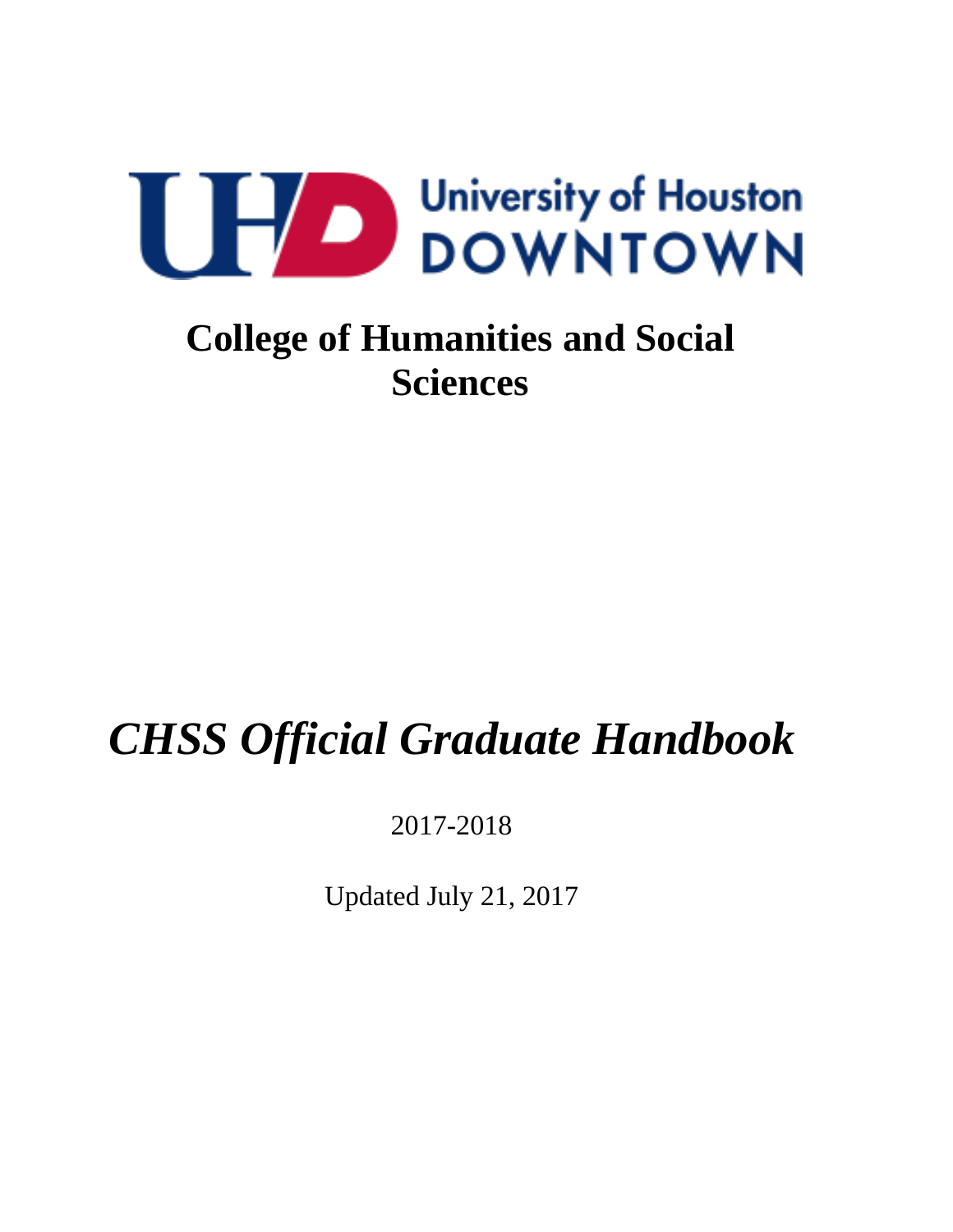# **WELCOME!**

Welcome to the College of Humanities and Social Sciences (CHSS) at the University of Houston – Downtown (UHD). CHSS is home to three graduate degree programs: the Master of Science in Technical Communication (MSTC), the Master of Arts in Rhetoric and Composition (MARC), and the Master of Arts in Nonprofit Management (MANPM). Also, CHSS offers two graduate certificate programs in Composition Studies and History This Handbook is intended to serve as a resource for all active graduate students in CHSS, by clarifying programspecific procedures.

# **CHSS Administration:**

DoVeanna S. Fulton, PhD, Dean

David B. Ryden, PhD, Associate Dean S1015, 713-221-2767

Crystal Guillory, MA, Assistant Dean S1086, 713-221-5316

Stephanie M. Allen, MPA, Assistant Director of Graduate Studies S1011, 713-226-5554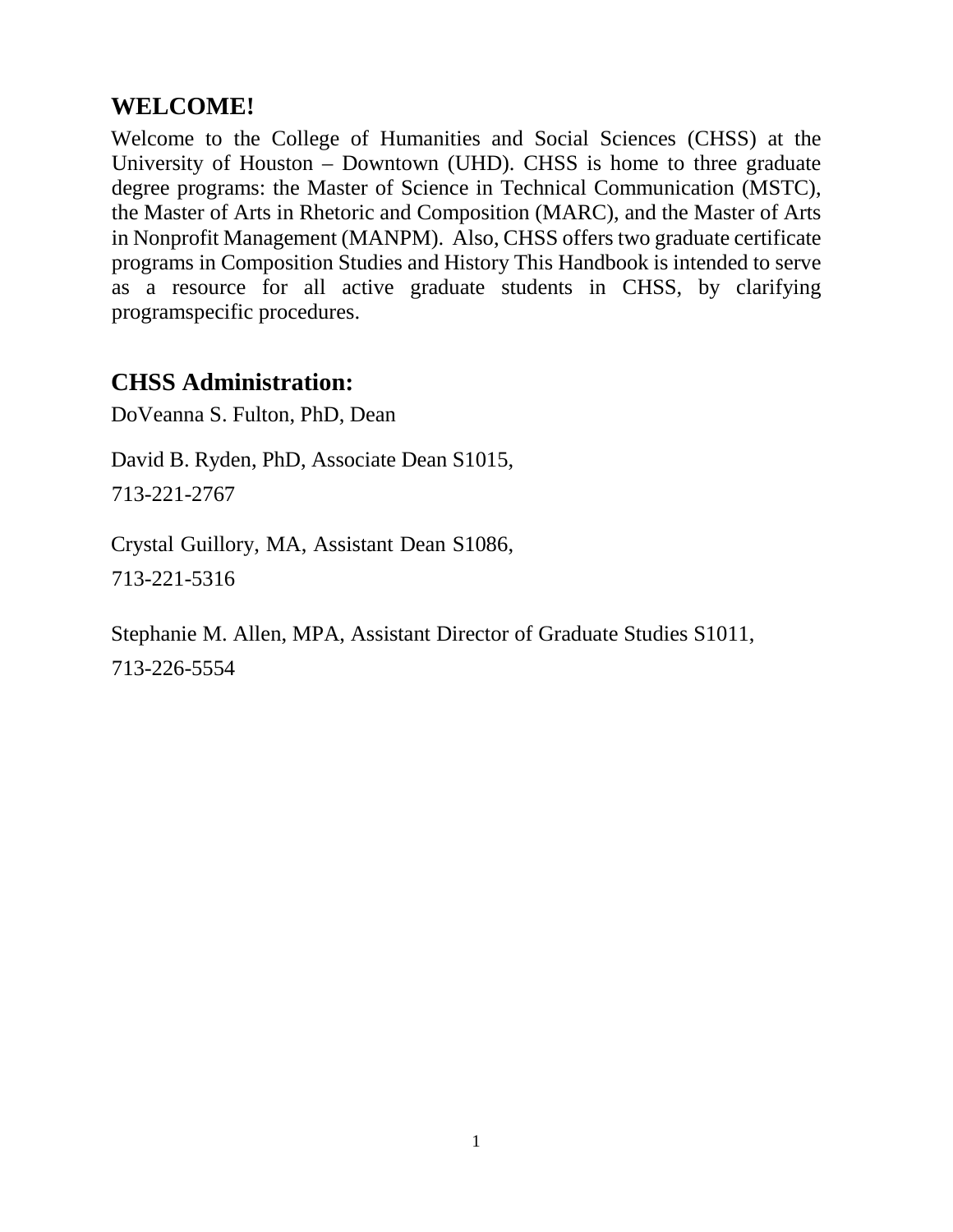# **CHSS GRADUATE PROCEDURES**

#### **Admission Process**

Graduate Admissions procedures are summarized in UHD Policy 03.A.24 (Admissions of Students). All candidates must submit an official transcript from institutions which awarded a degree. Programs may require additional information such as test scores (GRE, GMAT, etc.).

The Admissions Committee for each program will evaluate candidates using a matrix based on required application materials. A committee of faculty will use the results of this evaluation to determine if an applicant is admitted. The Program Director or Assistant Director of Graduate Studies of the respective graduate program will notify prospective students, in writing, of the committee's decision. Students may be admitted conditionally at the discretion of the program's admissions committee. Conditionally admitted students will be advised as to the specific stipulations of this status and the conditions necessary to remove the "conditionally admitted" classification. To be admitted to UHD as a graduate student, an applicant must be accepted into a specific graduate program (PS 03.A.24, sections 3.3 & 3.3.1).

NON-U.S. resident students holding a visa should complete the Application for International Admission. International students should contact the International Students Office at 713-221- 8522 for additional information: [www.uhd.edu/admissions/international.html .](http://www.uhd.edu/admissions/international.html)

## **Transferring Credit from Other Programs**

For degree granting programs, students may transfer from another university no more than six semester credit hours (SCHs) of coursework and only with the approval of the graduate program's Graduate Director. Students enrolled in a certificate program may transfer from another university no more than three semester credit hours of coursework and only with the approval of the program's Graduate Director All transferred coursework must be at the graduate level, from a regionally accredited university, and awarded a "B" grade or above. Students who would like to apply previously earned credit to a CHSS graduate program must make the request, to the relevant director, prior to matriculating. If a student wishes to take coursework at another university *after* matriculating must get approval *before* registering for the intended coursework at another university. Applying for transfer credit approval will require the submission of a syllabus and description of the course as well as an explanation as to why the course qualifies for transfer in the particular program.

## **Residency Information**

Prospective students born outside the United States will need to present, in person, immigration documentation, passport, or citizenship certificate in order to determine residency for tuition purposes. Students born outside of Texas may need to provide information regarding employment in the state in order to determine qualification for in-state tuition.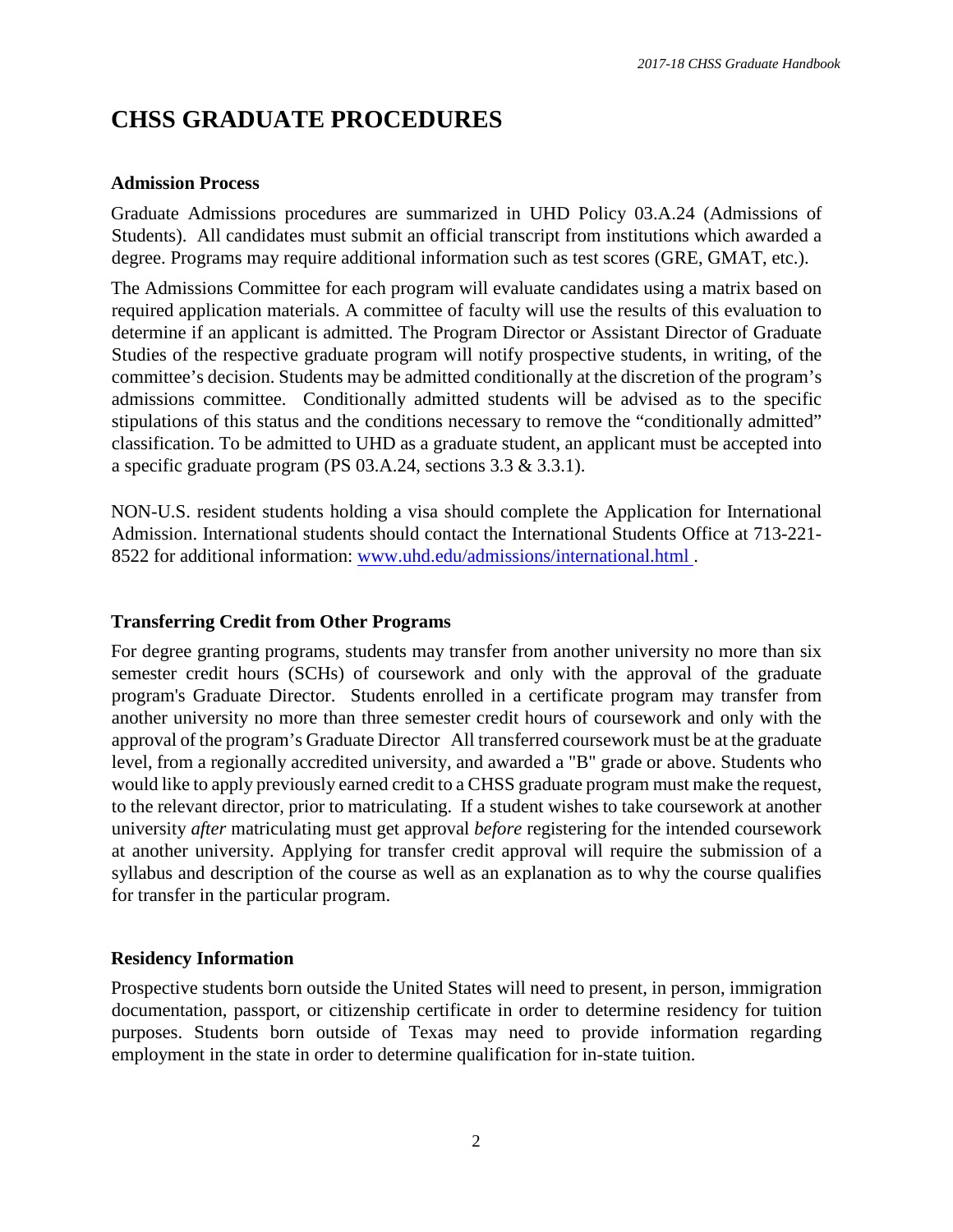## **Orientation**

Applicants admitted to a graduate program should attend an Orientation and meet with the Graduate Director.

## **Advising**

CHSS graduate students are encouraged to meet with their program's Graduate Director or the Assistant Director of Graduate Studies before registering for classes or before beginning their first semester of coursework. The Graduate Director will be available to help discuss academic goals and complete a degree plan. The Assistant Director of Graduate Studies also assists and advises students.

It is recommended that all graduate students meet with the Graduate Director or the Assistant Director of Graduate Studies at least once per academic year to review degree progress.

# **Registration**

Upon admission, students are expected to enroll in at least one course in the acceptance semester. New students will be able to register for classes in person or online. Prior to each semester, graduate students must inform the Graduate Director of their class choices. The Director or Assistant Director of Graduate Studies will enter the necessary approvals in the registration system so that the student can register either online or in person. To register online:

- Go to: [https://global.dt.uh.edu/eservices/](https://www.google.com/url?q=https%3A%2F%2Fglobal.dt.uh.edu%2Feservices%2F&sa=D&sntz=1&usg=AFQjCNHmaHHEB04dN1f8n9t0IFBzdmMikw)
- Select "Class Schedule" to review classes **or** "My Registration & Schedule" to register (be sure to select "Graduate Only" under "Course Level").
- To register online or by telephone, students will need a User ID (9-digit Student ID) and a password.

Students should not hesitate to contact their Director or Assistant Director of Graduate Studies with any difficulties registering for classes.

## **Enrollment**

Full-time enrollment for CHSS graduate programs for the fall and spring semesters is 9 SCHs. International students are required to take 9 SCHs. Part-time enrollment is 3-6 SCHs. CHSS graduate programs will take 2 years to complete for full-time students. It takes approximately 4-6 years for part-time students to complete a master's degree. Most financial aid programs require graduate students to finish their studies in 6 years. The certificate programs do not qualify for federal financial aid.

# **Minimum Grade Point Average for Enrolled Graduate Students**

According to University policy (PS 03.A.04) and conventional wisdom, "Graduate programs are professional degrees that require a sustained level of high-quality academic achievement. Consequently, students who matriculate in graduate programs are held to higher standards than students in undergraduate programs." Thus, while enrolled in any CHSS graduate program, students must maintain a minimum grade point average (GPA) of 3.0 to remain in good standing. An enrolled student whose graduate-degree program GPA falls below 3.0 is placed on initial academic probation (PS 03B07 §3.1.1)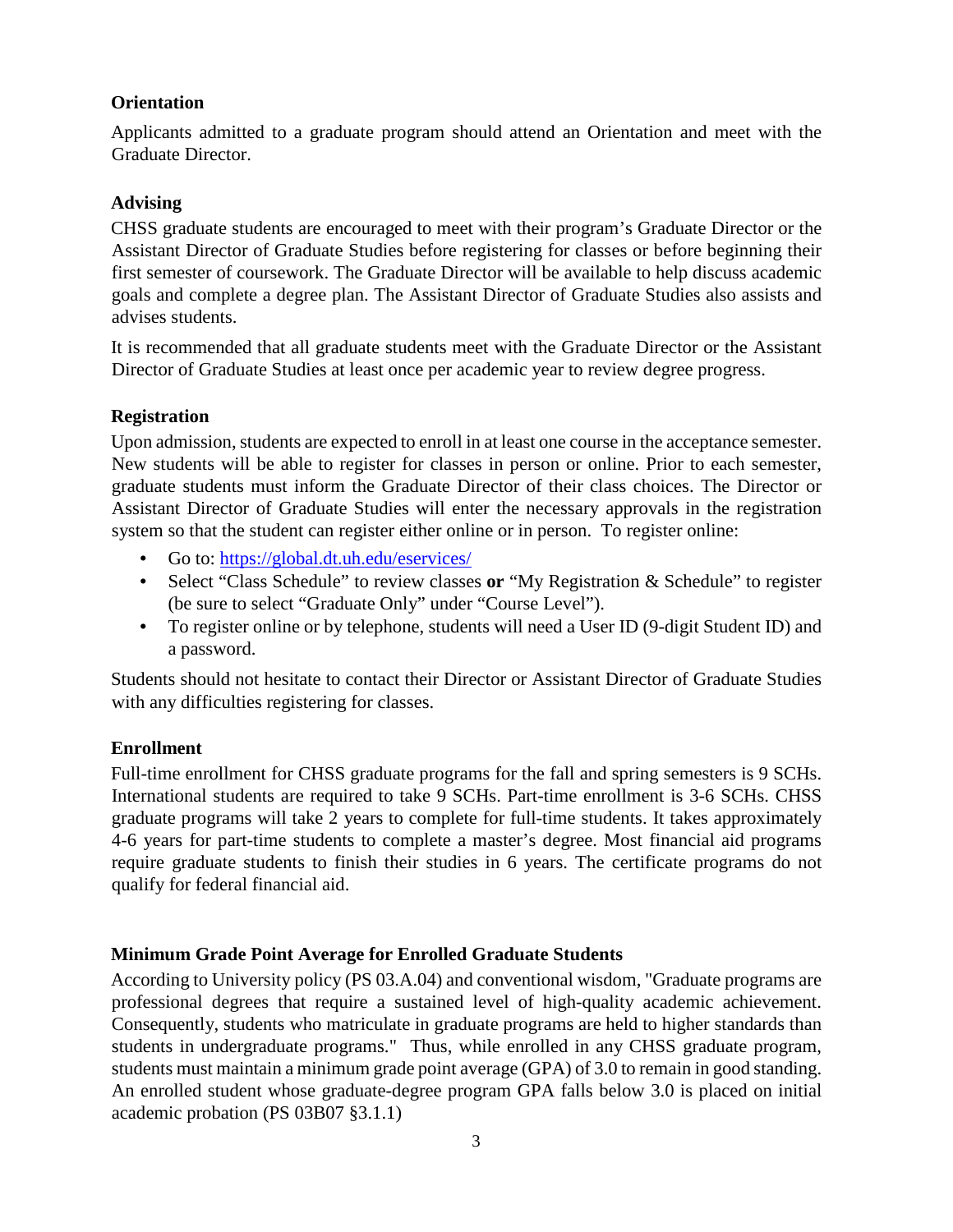The SCHs for courses in which an "A" or "B" grade has been earned will be counted toward graduation. The SCHs for courses in which a "C" or lower grade was earned will not be counted towards graduation (PS 03B07 §3.3.1). Two course grades of "C" or lower are cause for dismissal from any CHSS degree program. Below average work (grades of "D" or "F") is not acceptable and constitutes grounds for dismissal from any CHSS degree program.

While SCHs associated with a "C" or lower grade will not be counted towards graduation, these grades will nonetheless be applied to the student's GPA, which "is used in determining academic standing" (see PS 03.A.04 § 4.8).

To be awarded a graduate certificate, students must have a program GPA of 3.0. Students whose cumulative GPA falls below a 3.0 are placed on probation. Three course grades of "C" or lower are cause for dismissal from any CHSS certificate program. Below average work (grades of "D" or "F") is not acceptable and constitutes grounds for dismissal from a graduate certificate program**.** 

Any graduate student who is on probation and does not achieve a "3.0 term GPA" may be suspended. A graduate student who is suspended may apply for reinstatement after one year of non-enrollment. Reinstatement is not automatic, but will be considered in light evidence presented by the student attesting to his/her commitment to successfully completing the program. The graduate program director, in consultation with the admissions committee, determine whether the student is readmitted into the program. Any reinstated student will return with the same academic probation status that resulted in the original suspension and be subject to the same rules for maintaining a GPA.

## **Appeals Process**

In cases where a student or applicant wishes to appeal probation or suspension, the Graduate Director or ranking officer will hear the appeal, as noted in PS 03B07 §3.3.2.

A student appeal of a grade should follow as closely as possible sections 4.5 through 4.8 of the Grading System policy (PS 03.A.04). According to section 4.5.4, if a course is taught in a department that does not house the student's graduate program, as may occur in interdisciplinary programs, the grade appeal should be directed to the Chair of the Department offering the course, and if necessary to the Dean or Dean's representative of the College that offers the course. Students who appeal must provide clear, compelling case demonstrating their potential for academic success.

Appeals or complaints on matters *other* than grades or probation status should be directed to the Graduate Director or the Assistant Director of Graduate Studies. A student should furnish the relevant graduate officer with a written request for an appeal that identifies (1) the specific decision that is being appealed, (2) the details of the situation (as concise as possible), and (3) a proposed rectification. Appeals should be filed within the semester of the incident.

Students are allowed to apply to another graduate program if they withdraw or are dismissed from a CHSS graduate program. Grades conferred from the previous graduate program will not be counted in the GPA of the program from which the student is graduating, but these grades do remain on the UHD transcript.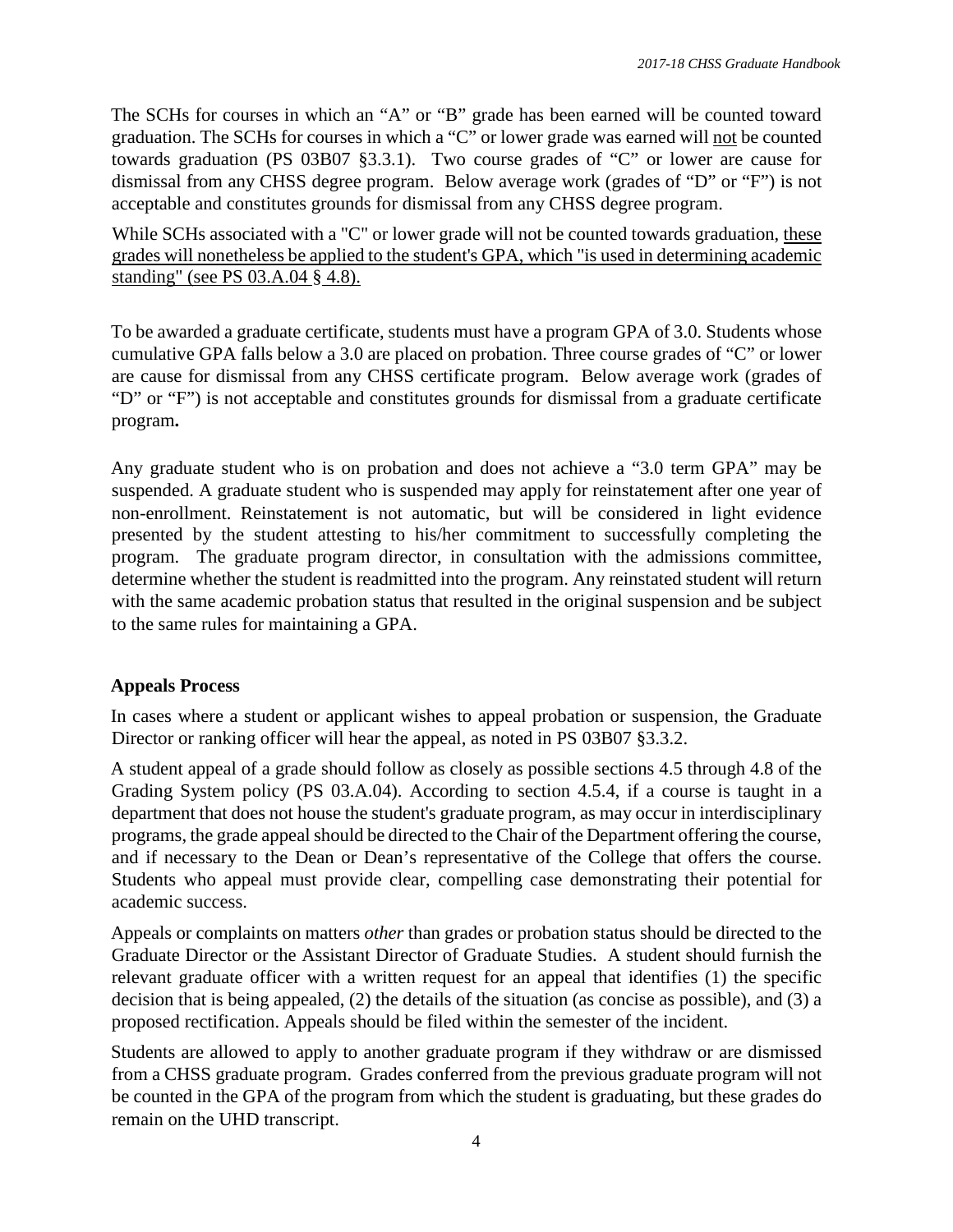#### **Incomplete Grades**

An incomplete course grade ("I") is given only when an unforeseen emergency prevents a student from completing the course work and only with the instructor's approval. According to the Grading System policy (PS 03A04 §3.4 to 3.4.3), "I" grades are given when the majority of the coursework is completed. A grade of "I" will be changed to a passing grade if the missing work is completed satisfactorily by the deadline set by the instructor, but no later than the end of the long semester immediately following the term in which the "I" grade was received. An incomplete grade that is not removed by this deadline becomes an "F," thereby constituting immediate grounds for expulsion from the program.

*Note*: In graduate programs, in-progress grades ("IP") may be assigned to thesis, capstone, or directed study courses.

#### **Leaves of Absence**

Leaves of absence may be granted by the Dean's office for extenuating circumstances. Leaves of absence shall be granted for specific periods of time (e.g. one semester, one year, etc.) and may contain requirements for readmission into the program. A student who requests an extension of a current leave of absence shall have that request considered as a new request.

Students who take a leave of absence will be required to complete a readmission form [<http://www.uhd.edu/admissions/documents/grad\\_app\\_readmit.pdf>](http://www.uhd.edu/admissions/documents/grad_app_readmit.pdf) and pay a readmission fee. If a student does not enroll for two consecutive semesters, s/he must also contact the relevant Graduate Director and Assistant Director of Graduate Studies, immediately, to be fully reinstated into the program.

For military deployment or reserved duty, standard rules and Federal regulations for readmission apply. Contact the registrar for the appropriate procedures and forms.

Courses are on a set rotation of offerings, so please be aware of how a leave of absence will affect one's ability to take the necessary classes and prerequisites in an expeditious fashion.

#### **Academic Honesty**

The Academic Honesty Code is embraced by all members of the UHD community and is an essential element of the institution's academic credibility. The Honesty Code states "We will be honest in all our academic activities and will not tolerate dishonesty." The purpose of the Academic Honesty Policy is to deal with alleged violations of the Honesty Code in a fair and consistent manner. It is each student's responsibility to read and understand the Academic Honesty Policy (PS 03.A.19).

#### **Post-Baccalaureate Students**

Students who wish to take courses at the graduate level without pursuing a graduate degree at UHD will need to apply as a post-baccalaureate student at the undergraduate level. Anyone who plans to enroll as a post-bac student must contact the Graduate Director or Assistant Director of Graduate Studies for admission and approval.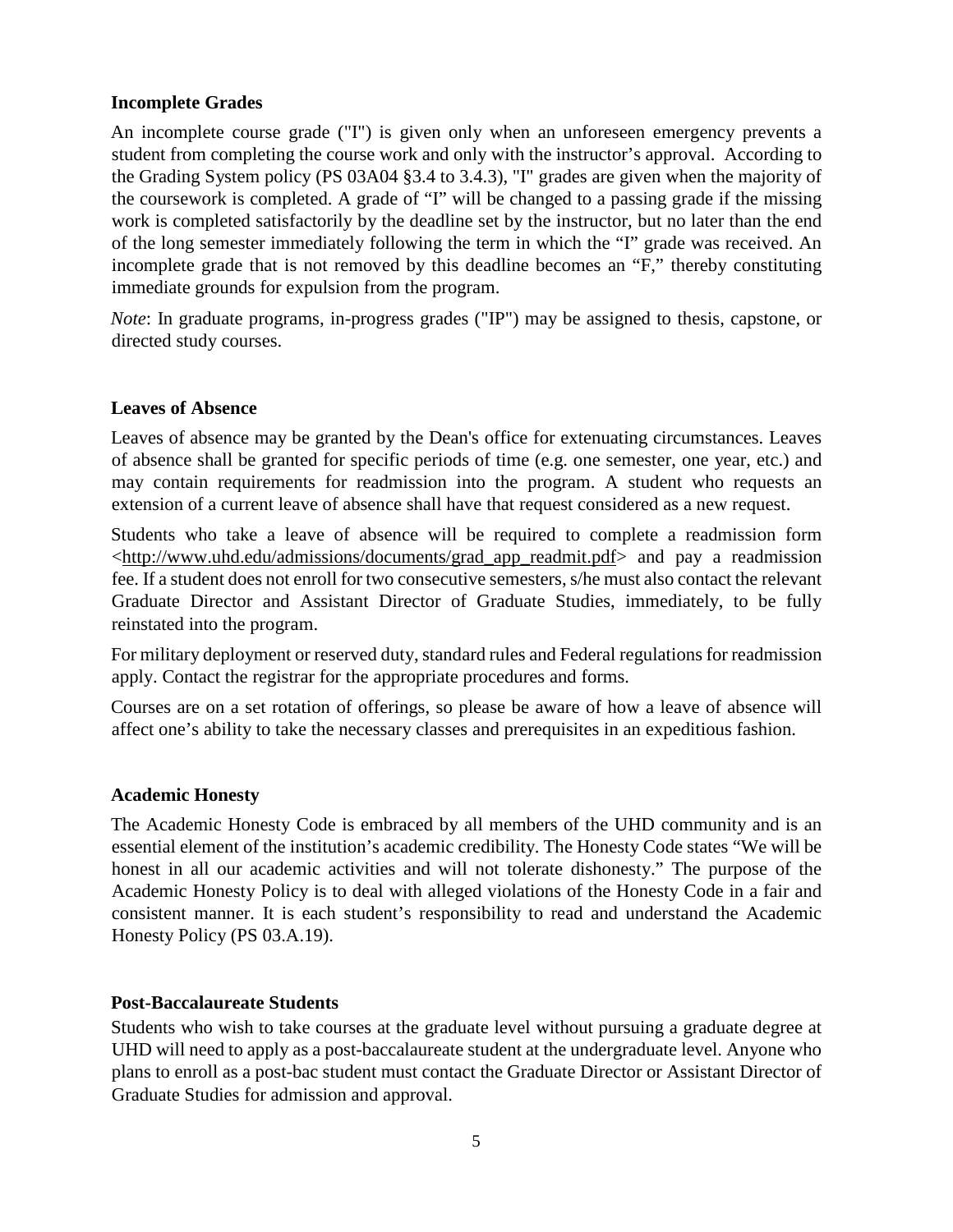*UHD defines post-bac students as those who are:* 

- Seeking a master's degree at another university (transient student) and come to UHD to take courses that will transfer to their home institution.
- Taking courses and do not want to pursue a graduate degree at UHD or elsewhere.

#### *Required admission materials for post-bacs:*

- *Application form*: The undergraduate application form includes post-bac admission option.
- *Application fee*.
- *Official transcript* from the institution where bachelor's degree or equivalent was awarded.

#### *International post-bac admissions:*

• International admission requirements apply.

*Advising and registration of post-bacs:* 

- Post-bac students are advised by University College.
- Post-bac students who are interested in registering in graduate courses will need to contact the Graduate Director to determine if there are seats available. Graduate students admitted to respective graduate programs have priority in the registration process.

*Post-bac regulations:* 

- If s/he meets prerequisite requirements and is approved by the graduate program director, a post-bac student may register for up to nine graduate semester SCHs without being admitted to any CHSS graduate program.
- A post-bac student may take undergraduate courses along with graduate courses. Undergraduate courses are not subject to the nine semester credit hour graduate maximum.
- A post-bac student taking graduate courses will have the same privileges as a post-bac student taking undergraduate courses.
- A post-bac student is expected to complete the same work and be evaluated according to the same standards as a graduate student.
- *Transferring post-bac course credit to CHSS graduate programs:* Students may petition to insert UHD post-bac graduate coursework, where a grade of "B" or better was earned, for graduate credit in a particular degree granting program. The Graduate Director, considering each petition individually, will determine if the graduate coursework taken by a post-bac student may be transferred to the program in question.
- To be considered for transfer credit, the student's petition must demonstrate that a course from another institution was:
	- Relevant to the focus of the degree in question.
	- Completed at the graduate level with a grade of "B" or better from a regionally accredited college or university (official transcript, if transferred from another university).
	- Not previously applied toward an undergraduate or graduate degree.
	- Completed no later than six years from the date of graduation. If the courses are from another graduate program, the petitioning student may need to provide course descriptions, syllabi, or readings lists.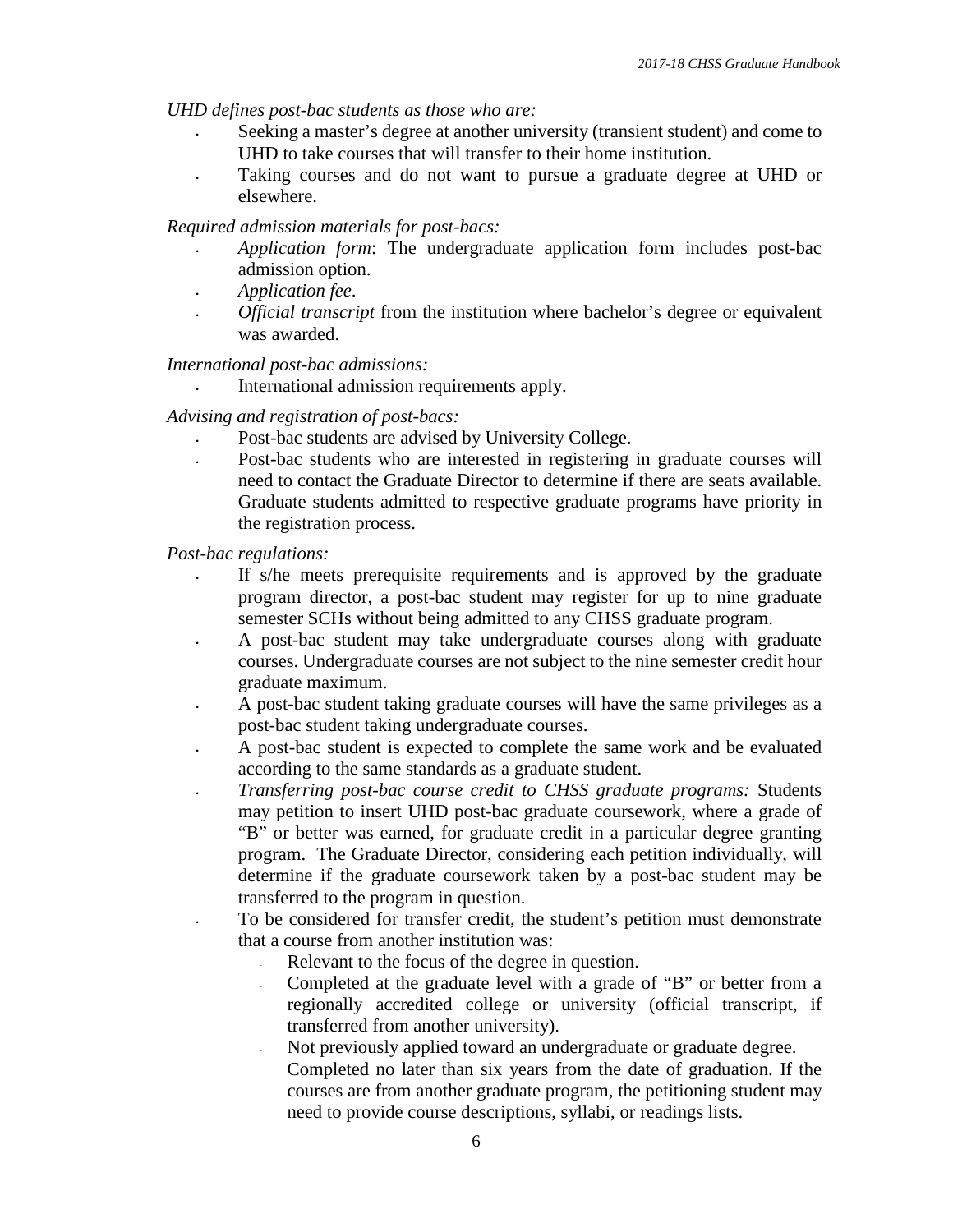• *Admission of post-bac students to a graduate program:* Permission to enroll in UHD graduate courses as a post-baccalaureate student does not guarantee acceptance into a graduate program. UHD Post-bac and former post-bac students interested in pursuing a master's degree in CHSS must apply to the graduate program for admission and meet all the admissions requirements. If denied admission to a graduate program, students who have not taken more than 9 graduate SCHs at UHD may be allowed to continue as a post-bac student and may be allowed to continue taking graduate courses (see restrictions noted above).

# **Applying for Graduation**

Students intending to graduate in a particular semester must be sure to (1) complete a graduation application form via Apply for Graduation link on the MyUHD webpage; (2) adhere to all deadlines; and (3) inform their Graduate Director one week before the first day of record.

# **Financial Aid**

#### **The Office of Scholarships and Financial Aid**

Suite 330-South, 713-221-8041

The Office of Scholarships and Financial Aid (OSFA) assists students with the financial planning and financing for their education. Financial aid consists of grants, scholarships, loans, and work study. Most aid, except for scholarships, is based upon individual need and eligibility. Aid is available to students who are enrolled part-time or full-time, have satisfactory academic progress, and demonstrate financial need. Students not enrolled in a graduate degree program are not eligible for financial aid.

To be considered for aid, the candidate will need to complete the Free Application for Federal Student Aid (FAFSA). A paper application can be picked up at the Office of Scholarships and Financial Aid or the application can be filled out online at [www.fafsa.ed.gov](http://www.google.com/url?q=http%3A%2F%2Fwww.fafsa.ed.gov%2F&sa=D&sntz=1&usg=AFQjCNEFfCN7MtRXER30x3IyHqKIADB-8Q) [.](http://www.google.com/url?q=http%3A%2F%2Fwww.fafsa.ed.gov%2F&sa=D&sntz=1&usg=AFQjCNEFfCN7MtRXER30x3IyHqKIADB-8Q) **The UHD school code is 003612**.

Students will also need to complete the **UHD Fin[an](http://www.google.com/url?q=http%3A%2F%2Fwww.uhd.edu%2Fadmissions%2Ffinancial_aid%2Fdocuments%2F2004-05UHDFinancialAidApp_000.pdf&sa=D&sntz=1&usg=AFQjCNHan2TCygW3aroVbH-4x5eBVMn1DQ)cial Aid Application** and the **Satisfactory** [Academic Progress Policy](http://www.google.com/url?q=http%3A%2F%2Fwww.uhd.edu%2Fadmissions%2Ffinancial_aid%2Fdocuments%2FSATISFACTORYACADEMICPROGRESSREQUIREMENTS_Revised__000.pdf&sa=D&sntz=1&usg=AFQjCNHhpAeuz8u-tmsxwoQaawC_SecxIw) [an](http://www.google.com/url?q=http%3A%2F%2Fwww.uhd.edu%2Fadmissions%2Ffinancial_aid%2Fdocuments%2FSATISFACTORYACADEMICPROGRESSREQUIREMENTS_Revised__000.pdf&sa=D&sntz=1&usg=AFQjCNHhpAeuz8u-tmsxwoQaawC_SecxIw)d return them to the OSFA. Both the application and the SAPP can be downloaded from the financial aid website at [www.uhd.edu/admissions/financial\\_aid](http://www.google.com/url?q=http%3A%2F%2Fwww.uhd.edu%2Fadmissions%2Ffinancial_aid&sa=D&sntz=1&usg=AFQjCNGa93ACpvGnIaLeEuBf-pZec8pY7Q) **Emergency Tuition and Book Loans**

A limited amount of money is available to make emergency loans to students. The eligibility guidelines and the instructions can be viewed at [https://www.uhd.edu/studentresources/cashiers/Pages/default.aspx.](https://www.uhd.edu/student-resources/cashiers/Pages/default.aspx) These loans require an application and funds are disbursed on a first-come, first-served basis.

#### **Estimated Costs**

Tuition and fee costs are posted at:

<https://www.uhd.edu/student-resources/cashiers/Pages/cashiers-tuition-fees>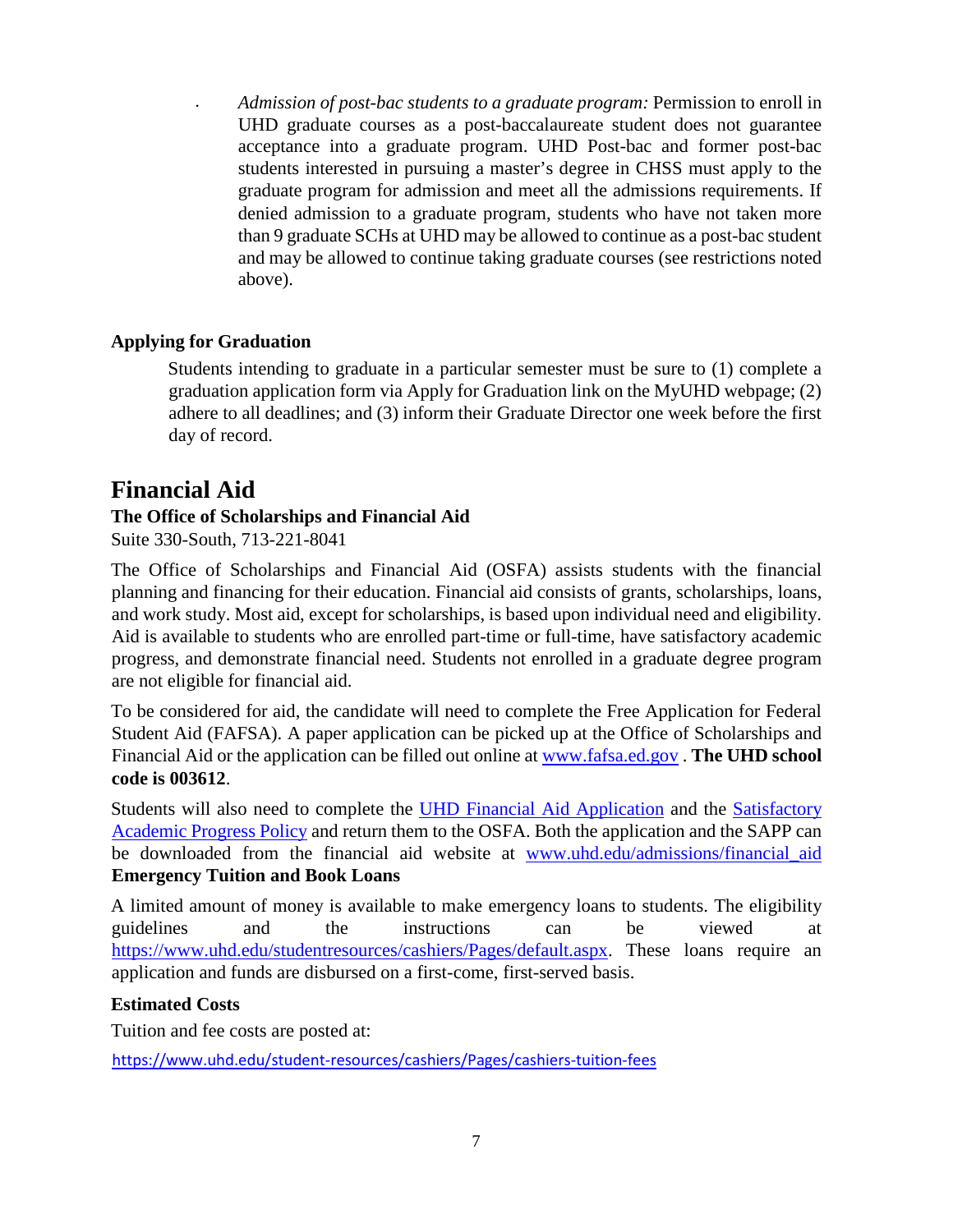# **Graduate Student Appointments**

CHSS endeavors to conform, when possible, to the guidelines set forth other UHS campuses when awarding Graduate Appointments. To this end, CHSS identifies three types of graduate student appointments available to the individual programs:

- Teaching Assistants (TAs) are graduate students who have direct student contact in a formal instructional setting, but who do not have primary responsibility for teaching a course for credit; they perform under the instructor's direct supervision and provide general assistance to the instructional process. TAs may not be listed as instructor of record though they may lecture.
- Instruction Assistants (IA) are graduate students who do not have direct instructional duties, but assist employing departments with academic courses, programs, projects, or other activities in support of the instructional process.
- Graduate Assistant (GA) are graduate students whose job responsibilities may be administrative in nature or consist of other activities that do not generally fit within the TA or IA job responsibilities.

To be eligible for any CHSS graduate appointment, students must have an undergraduate degree or its equivalent, be admitted to a CHSS graduate program, and be prepared to devote fulltime efforts toward the degree. The student must also complete 18 semester credit hours to be eligible for the assistantship.

Qualified students who are interested in a graduate appointment will find the application form on the CHSS website. Any conditions of appointment beyond those stipulated above will be specified by the appropriate departmental office.

Graduate assistantship appointments in CHSS are normally for the full academic year (Fall and Spring semesters), although a one-semester appointment is possible. Summer employment is not guaranteed and will be based on departmental needs.

The minimum stipend for graduate student assistants pursuing a master's degree is \$9,600 for the academic year and is paid monthly.

Priority for reappointment is to be given to those graduate student assistants making satisfactory progress toward completion of their degree and is based on the quality of performance of assigned duties. The criteria to be used in making reappointments are to include, but not be limited to:

- 1. A 3.00 minimum cumulative grade point average.
- 2. The report of the graduate advisor or coordinator.
- 3. The length of time in an assistantship position.
- 4. The length of time in the degree program. Reappointments are not automatic for assistants; final decisions will be based on departmental needs and availability.

Any individual who teaches a course for academic credit is engaged in "student contact." In addition, any individual who carries out the following within a formal instructional setting – talks extensively with students about class, course, or lab materials, helps explain course material, leads discussion sections, or holds office hours as part of his/her assigned job duties – is engaged in student contact. Note that a graduate student employed in a position with student contact is required to meet the English Language proficiency requirement.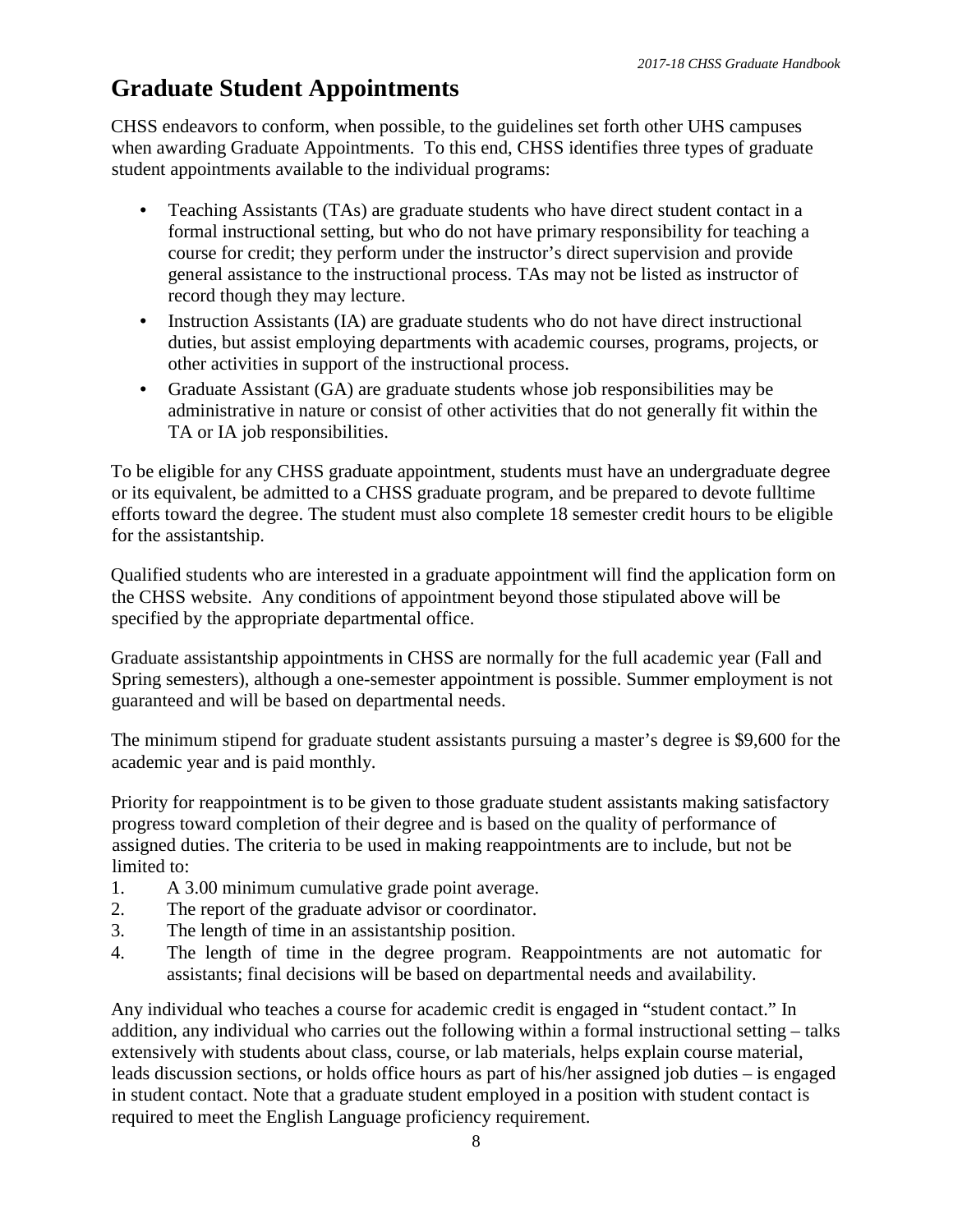# **Master of Arts in Nonprofit Management**

Laila Sorurbakhsh, PhD, Graduate Director Sorurbakhshl@uhd.edu 713-743-3890

The Master of Arts in Nonprofit Management is a highly multidisciplinary program, designed to prepare recent college graduates as well as mid- and senior-level administrators for the management and leadership of nonprofit organizations of all types. The program focuses on strategic planning, development of entrepreneurial skills, leadership, team building, assessment, management, fundraising, and budgeting. Elective courses are also available that focus on grant writing, human resources, technology, social media and marketing, board development, negotiation, and ethics. This program was designed by the leadership of Houston area's most prominent nonprofit organizations and by faculty from multiple UHD programs, including Social Sciences, English, Arts and Humanities, Management, Marketing and Business Administration, Finance, Accounting, and Computer Information Systems.

# **Program Learning Outcomes**

Graduates who earn a MA in Nonprofit Management will be able to:

- Evaluate a nonprofit organization's status on leadership and teambuilding, report their findings, and initiate effective interventions to alleviate shortcomings in those areas.
- Organize and articulate ways to improve productivity from that assessment.
- Articulate expected outcomes for an organization, create a strategic plan to assess those outcomes, implement the assessment, draw conclusions from the analysis, and make effective analysis based adjustments to significantly enhance efficiency in the organization.
- Create, implement, and plan data and research driven strategies for recruiting and fund raising.
- Apply and implement employment law, recruiting and hiring practices, diversity in the workplace goals, compensation and benefits, performance appraisal, and discipline.
- Analyze budgeting and accounting documents and make organizational decisions based on said documents.
- Effectively manage within a nonprofit organization.

## **Admission Overview**

Admission to the Master of Arts in Nonprofit Management program is based on the applicant's experience and interest in the nonprofit sector, academic ability, and the personal qualities necessary to successfully complete the program. Further consideration is given to the applicant's ability to positively contribute to the nonprofit sector upon completion of the program.

Applicants to the program should meet the following criteria:

• Completion of a baccalaureate degree from an accredited university.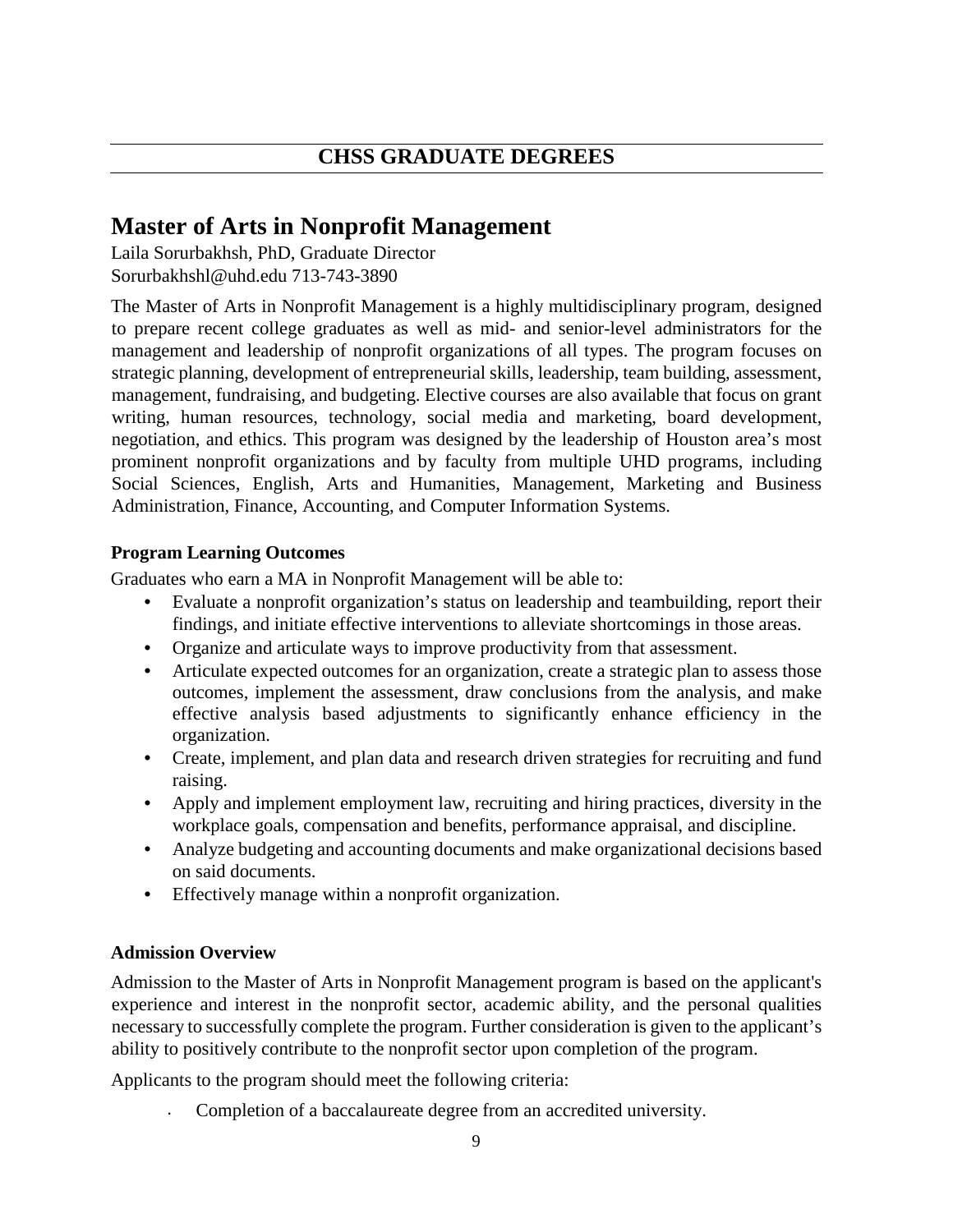- A minimum grade point average (GPA) of 3.0 for the last 60 semester hours of undergraduate or graduate study, or five years of full time experience in the nonprofit sector, is preferred.
- An English as a Foreign Language test-score minimum of 550 with section scores of 50 or higher if graduate of a university in which English is not the native language.
- Applicants that do not meet these criteria may be admitted conditionally if their application warrants special consideration.

# **Admission Checklist**

Applicants must complete and submit the following documentation to the Office of Admissions prior to the admissions deadline for the semester they desire admission (UHD Office of Admissions - Graduate Admissions, One Main Street, Suite 325, Houston, TX 77002):

- A completed *Apply Texas* application form.
- Personal statement: In 1,000 words or less, describe your experiences with the nonprofit world and how those experiences have prepared you to work in the nonprofit world. Note that the personal statement is a very important introduction to the Graduate Admissions Committee. The central purpose of the statement is to give you an opportunity to demonstrate why you are a good candidate for admission to the program.
- Résumé detailing the applicant's work experience and submit official transcripts from the institution where your bachelor's degree or equivalent was awarded.
- Three letters of recommendation: The letters of recommendation must be from those individuals who have had personal and professional contact with you. Further, the writers should have had some authority over you either currently or in the past. Examples of these types of individuals would be college professors, supervisors, or community leaders. In their letters, the writers should address the following: how the writer is associated with you and the length of time of that association; their opinion regarding your potential for academic success, including skills you possess that they feel demonstrate this potential; and how your completion of a master's degree would benefit both you and the nonprofit sector.
- Optional Graduate Record Exam (GRE) or Graduate Management Admission Test (GMAT). Students with a grade point average under 3.0 and students with less than five years of full time experience in the nonprofit sector may submit such scores as evidence of academic ability.
- TOEFL results as outlined above, submitted by the admissions deadline.

# **Degree Requirements**

The Master of Arts in Nonprofit Management requires a minimum of 36 semester credit hours. All students complete a set of required core classes as well as their elective coursework. In addition, all students will complete a six semester credit hour internship, which will include a capstone project.

Internship sites must be approved by the Director. Internships may be partially done at a place of nonprofit employment, so long as the Graduate Director grants permission and the organization agrees to comply with program requirements.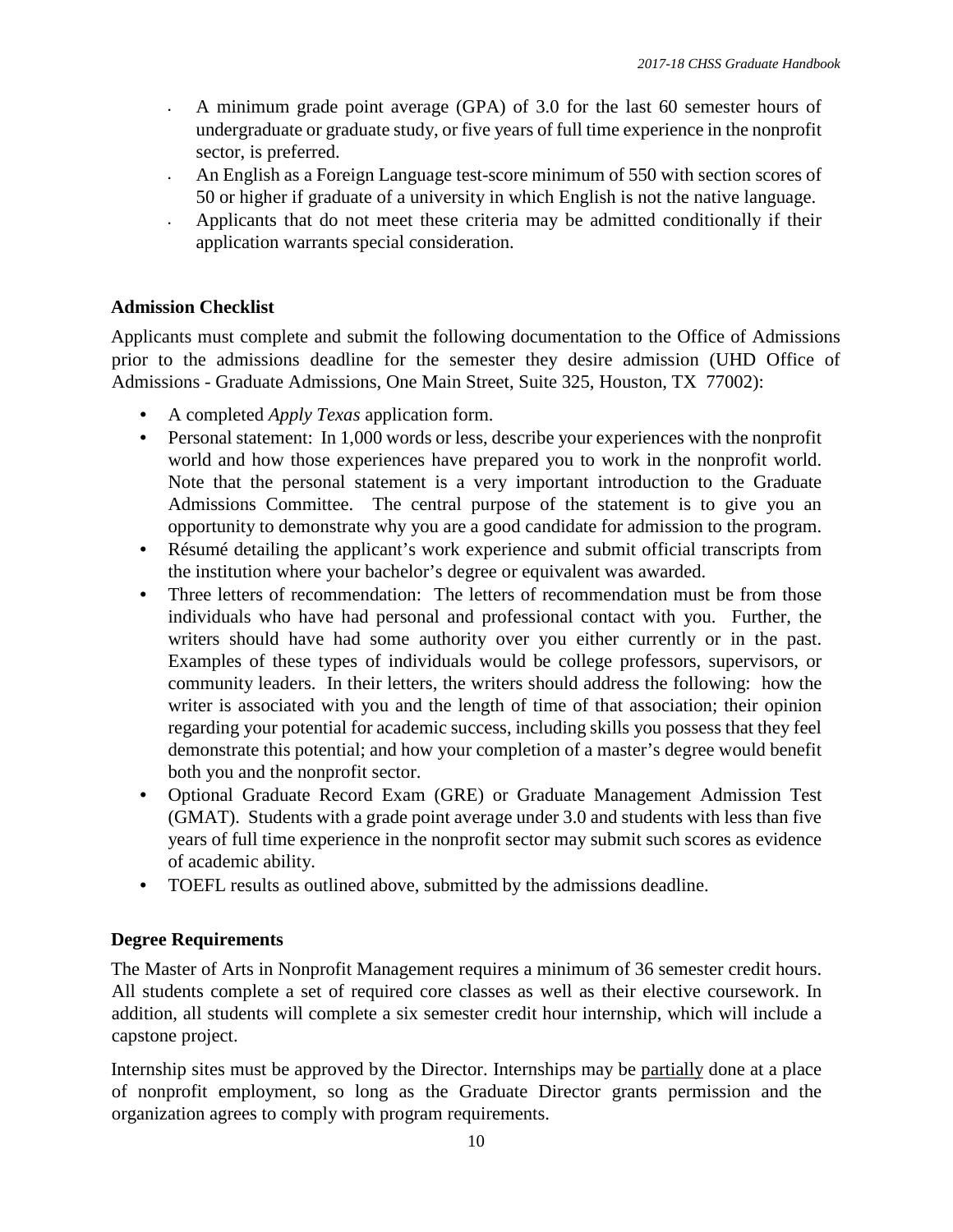# **Master of Arts in Rhetoric and Composition**

Adam Ellwanger, PhD, Graduate Director ellwanera@uhd.edu 1041 S, 713-226-5577

The Master of Arts in Rhetoric and Composition (MARC) program trains future teachers of college-level writing and English Studies courses. The curriculum places a special emphasis on preparing teachers for the multicultural character of the 21<sup>st</sup> century college classroom. Students receive advanced training in rhetorical theory, composition pedagogy, rhetorical history, composition theory, argumentative strategy, and textual analysis. In addition, students may elect to take graduate level courses in the study of literature. After completing 18 SCHs, students in good standing can compete for paid teaching assistantships in the English department at UHD. The program is valuable for a range of candidates:

- Future teachers of college English courses at community colleges or four-year universities nationwide.
- Local teachers seeking credentials to teach dual-credit English courses in Houston-area high schools.
- Students pursuing an academic career by seeking a foundation for a doctorate in rhetoric, composition, or English studies.

# **Program Learning Outcomes**

Graduates who earn a MA in Rhetoric and Composition will be able to:

- Use rhetorical theory in the analysis and production of written communication.
- Identify and prepare strategies for teaching writing in a variety of environments: for example, online classes, large groups, and tutoring sessions.
- Identify and prepare strategies that are essential for teaching writing to today's students: people with different cultural orientations, varying degrees of English language competence, and different levels of preparedness.
- Analyze discrete elements of written communication.
- Design and execute their own research projects in the fields of rhetoric and/or composition.

## **Admission Overview**

Admission is competitive and selective. Applicants must demonstrate that they possess the abilities, interests, and qualities necessary to successfully complete the program and the potential to contribute to the fields of rhetoric and composition pedagogy.

# **Admission Checklist**

Applicants seeking admission will provide the following application materials for review by the Graduate Curriculum Committee:

- A completed *Apply Texas* application form.
- Submit a 500-word statement of purpose that addresses the following questions in detail. Support your views with reasons and examples drawn from such areas as your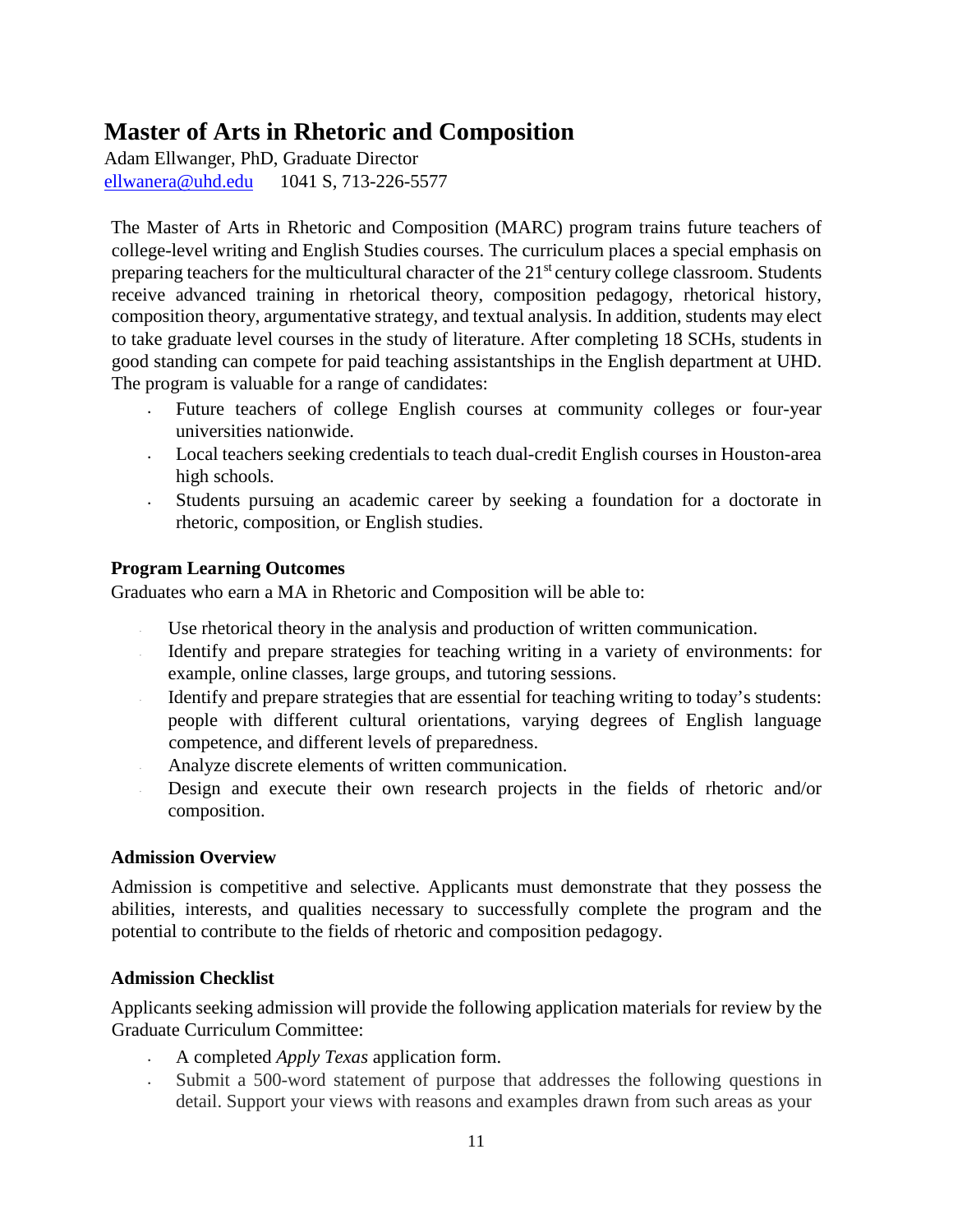- reading, experience, observations, or academic studies. Be sure to develop your ideas fully and organize them coherently:
	- oWhy do you want to study rhetoric and composition?
	- oWhat topics or issues in our field might you want to study further and why?
	- oWhat qualifies you to embark upon this field of study?
	- oWhat experience do you have in this field?
	- oHow do you plan to use your degree?
- Official transcripts from all degree-granting institutions.
- Official transcripts showing GPA from all colleges or universities previously attended. (As admission to the degree program is competitive, candidates with a cumulative GPA of 3.0 or higher will be preferred).
- A 10-15 page sample of the author's academic writing (no co-authored pieces will be accepted).
- Two letters of recommendation from individuals acquainted with the applicant's work and academic potential (Visit www.uhd.edu/marc for optional recommendation forms).
- Test of English as a Foreign Language scores if applicant graduated from a university at which English is not the native language (minimum score of 550 with section scores of 50 or higher).

The Graduate Curriculum Committee will not review a candidate's application until the file contains all of the items listed above.

## **Admission Process Overview**

The Graduate Curriculum Committee will evaluate applications using a matrix based on GPA, GRE score, relevant coursework or experience, recommendations, and other written materials in the applicant's file. The Graduate Curriculum Committee will use the results of this evaluation to determine if an applicant is admitted. The Graduate Director or the Assistant Director of Graduate Studies will notify students, in writing, of the committee's decision.

## **Degree Requirements**

The Master of Arts in Rhetoric and Composition requires a minimum of thirty-three hours.

If a student elects to write a master's thesis, six of the student's elective semester credit hours will go towards the preparation and composition of this document. If the student elects not to write a thesis, then the student must replace the six thesis semester credit hours with two elective courses. The student must meet with the Graduate Director before registering for these courses to announce the intention to take them as an alternative to the master's thesis. Upon approval, the student will be expected to produce a seminar paper of 25 pages for each course taken for the non-thesis option.

In order to serve as a Teaching Assistant in UHD's English department, the student must be in good academic standing with at least 18 semester credit hours completed in the program. Eligible students must also pass English 5327 (MARC Practicum) with a grade of B or higher prior to service as a Teaching Assistant.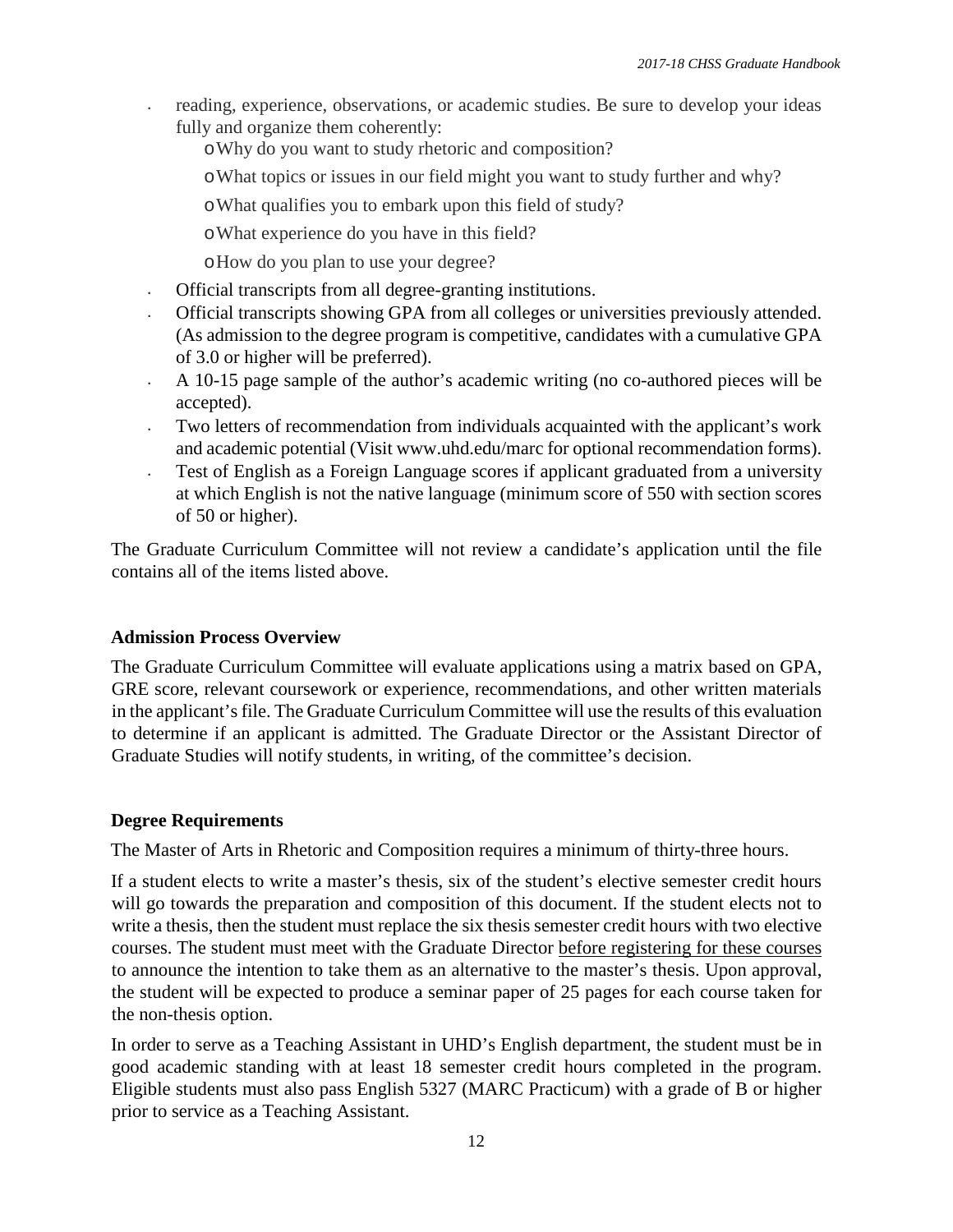| 9 hours  | (Required Courses)                                   |
|----------|------------------------------------------------------|
| 18 hours | (Elective Courses)                                   |
| 6 hours  | (Thesis – See details about non-thesis option above) |
|          |                                                      |
| 33 hours | Required for the MARC                                |

#### **Graduate Teaching Assistantships**

Graduate student teaching assistants (TAs) are graduate students in good standing who hold a graduate student appointment requiring the performance of duties such as classroom instruction, grading papers and examinations, and course planning and supervision. TAs are required to hold regular office hours during the semester. Typically, the English department will provide the TA with a syllabus for each course taught. The TA may not modify this syllabus without prior permission from the Graduate Director of the MARC.

Teaching Assistantships should be considered as a reward for advanced graduate students in good academic standing. Assistantships are awarded on a competitive basis. A graduate student is appointed as a TA for a single semester. After completion of the first term of appointment, a student may apply for another term. Successful service as a TA is not a guarantee of reappointment.

In order to apply for a Teaching Assistantship, the student must visit the Graduate Director to fill out the application form. To be selected as a TA, one must meet all of the following requirements. The best candidates will have qualifications that exceed the minimum standards, enumerated below:

- 1) Completion of baccalaureate degree requirements at a regionally accredited U.S. institution or an institution in Australia, Canada, New Zealand, South Africa, or the United Kingdom at which English is the medium of instruction.
- 2) Regular enrollment in at least 2 courses per semester that count toward the MARC degree.
- 3) A cumulative graduate GPA of at least 3.5.
- 4) Successful completion of English 5327 (MARC Practicum) prior to serving as a Teaching Assistant.
- 5) Completion of 18 semester credit hours toward the MARC degree prior to serving as a TA.

Graduate TAs are required to attend mandatory training sessions at the start of the semester. They will also be required to attend occasional scheduled meetings between the Graduate Director and MARC TAs. All TAs serve at the discretion of the UHD Department of English. TAs will be regularly observed by the faculty of the MARC degree and are expected to conform to department standards for the administration of courses and to affirmatively respond to faculty suggestions and feedback.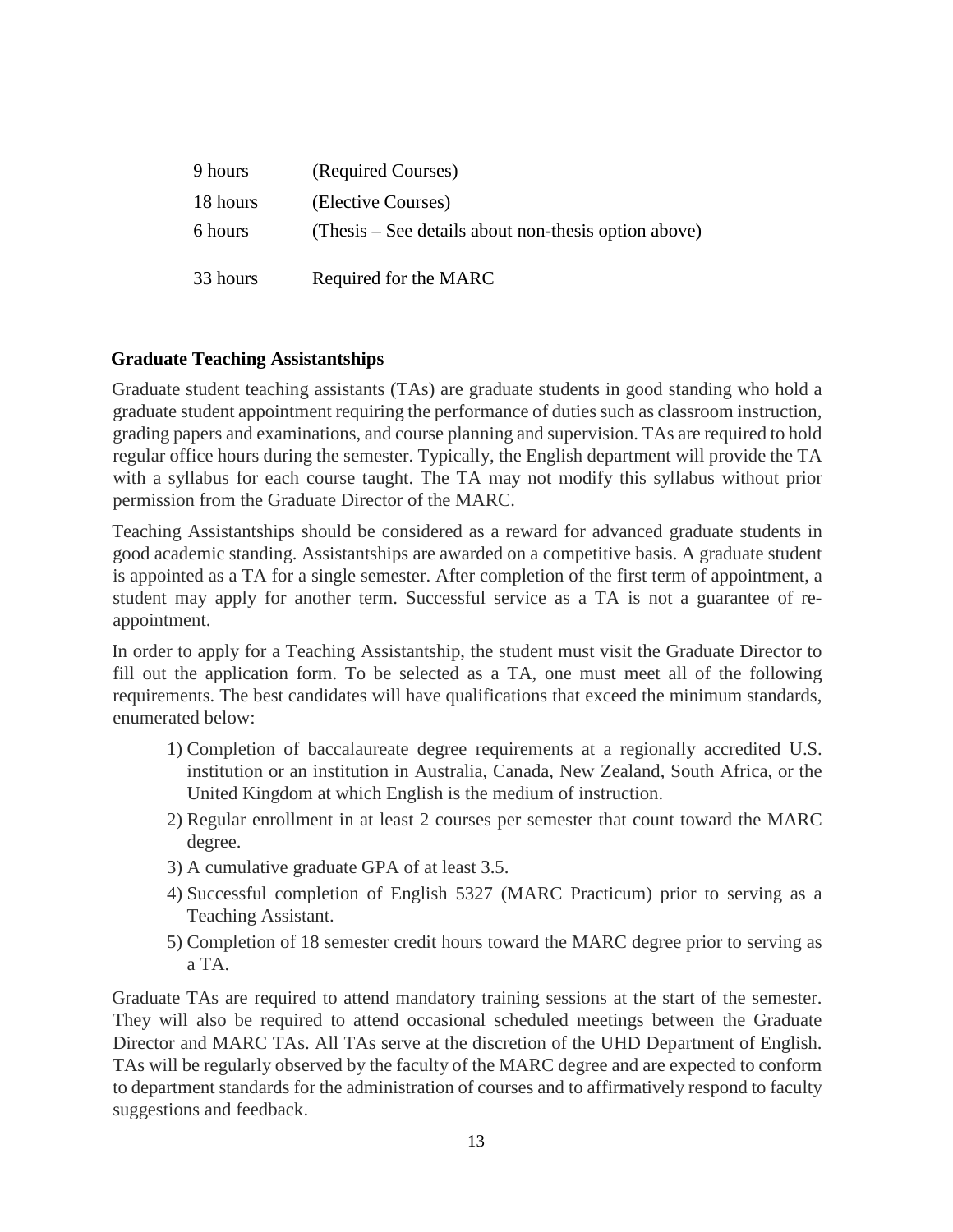# **Graduate Certificate in Composition Studies**

Adam Ellwanger, PhD, Graduate Director ellwanera@uhd.edu 1041 S, 713-226-5577

In combination with a master's degree in any field or as a non-degree seeking student, this certificate can provide credentials needed to teach dual credit courses in Texas high schools or lower-division writing courses at local universities and community colleges.\*

# **Overview**

- Courses taught by faculty with extensive experience teaching composition and writing courses
- 18 hours of graduate coursework (6 courses)
- All evening courses during Fall/Spring that meet 1x/week; Summer session times vary
- Part-time or full-time options available: full-time can complete in as little as 2 semesters (Fall and Spring); part-time can combine Fall, Spring, and Summer options
- Required courses are relevant to the challenges of teaching college writing in Texas teaching that must negotiate different levels of academic preparation, language differences, and cultural differences by incorporating diverse pedagogical strategies

# **Required Courses** (3 hours each):

- English 5301 Contemporary Composition Theory
- English 5302 Multicultural Composition Pedagogy
- English 5317 Rhetorical Theory and Criticism
- English 5327 Teaching College Writing Practicum (students with documented English teaching experience, at the college level, may petition the MARC committee to waive this required course. In the event that the waiver is granted, the student will need to take an additional elective 3 SCH course).
- 2 electives (6 hours total) from selected courses in the MARC program such as: Theories of Developmental Writing and Reading, Strategies for Writing Assessment, Studies in Literacy, etc.

# **Application Process and Materials**

Deadlines: Fall = July 15; Spring = November 15; Summer = April 20

- Complete the Apply Texas general application form [\(www.applytexas.org\)](http://www.applytexas.org/) *(For applicants not pursuing the full MA and only the Certificate, please ensure to specifically select the Certificate in Composition Studies option in the drop-down portion under the program).*
- Prepare a personal statement of 500-750 words (prompt in the Apply Texas portal)
- Submit all official college transcripts (applicants seeking admission to this program must hold a BA, BS or an equivalent degree from an accredited college or university in the US or overseas)
- Submit a writing sample of 10-15 pages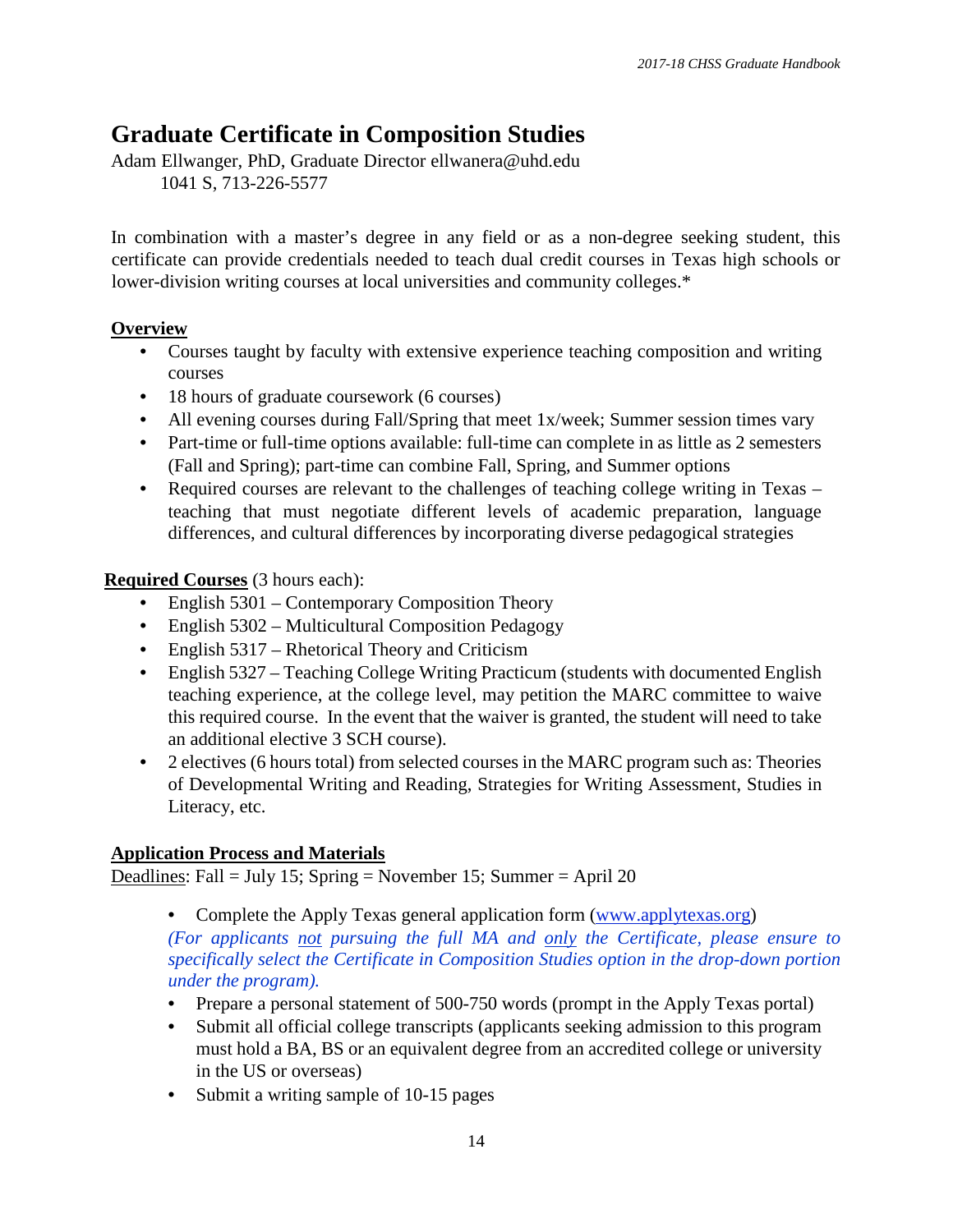If you don't already have one, we ask that you compose a researched argument-driven academic essay of 10-15 pages on a topic of general interest using a generally recognized academic style sheet for references (MLA, APA, or Chicago).

#### **Contacts**

Adam Ellwanger, PhD - Program Director: ellwangera@uhd.edu, 713-226-5577 Stephanie Allen, MPA - Assistant Director of Graduate Studies: allens@uhd.edu, 713-226-5554

\* Each institution establishes its own interpretations for SACSCOC credentials for its faculty; we encourage you to check with your institution before choosing courses in the program in consultation with the Program Director.

# **Master of Science in Technical Communication**

Godwin Agboka, PhD, Graduate Director AgbokaG@uhd.edu S1065, 713-223-7920

The Master of Science in Technical Communication, an outgrowth of our well-established undergraduate program in Professional Writing, provides graduates with writing, design, and management skills based on rhetorical principles. Students will gain publication and production skills, study project management and the ethical and global implications of professional communication, participate in research, conduct audience analyses and usability tests, and create web sites and online help.

This program is valuable for a range of candidates:

- Professional writers, public relations and communications specialists, or corporate training professionals seeking promotion to managerial positions or interested in teaching technical writing in high schools or community colleges
- Practitioners in science, technology, energy, public health, and other specialized fields with the goal of expanding employment options
- Undergraduates interested in an applied master's level degree, either to increase their employability or to pursue a doctoral degree in technical communication

## **Program Learning Outcomes**

Students graduating with an MS in Technical Communication will demonstrate professional level skills or knowledge in the following areas:

- **Documentation production and project management:** Write and edit communication management related documents in print and electronic genres. • **Rhetorical analysis:** Apply rhetorical principles to evaluate and produce documents.
	- **Global awareness:** Analyze multicultural implications of professional communication.
- **Research methodologies:** Conduct and report research in communication management using appropriate methods and/or critical theories.
- **Technological aptitude:** Use current technology to produce effective documents.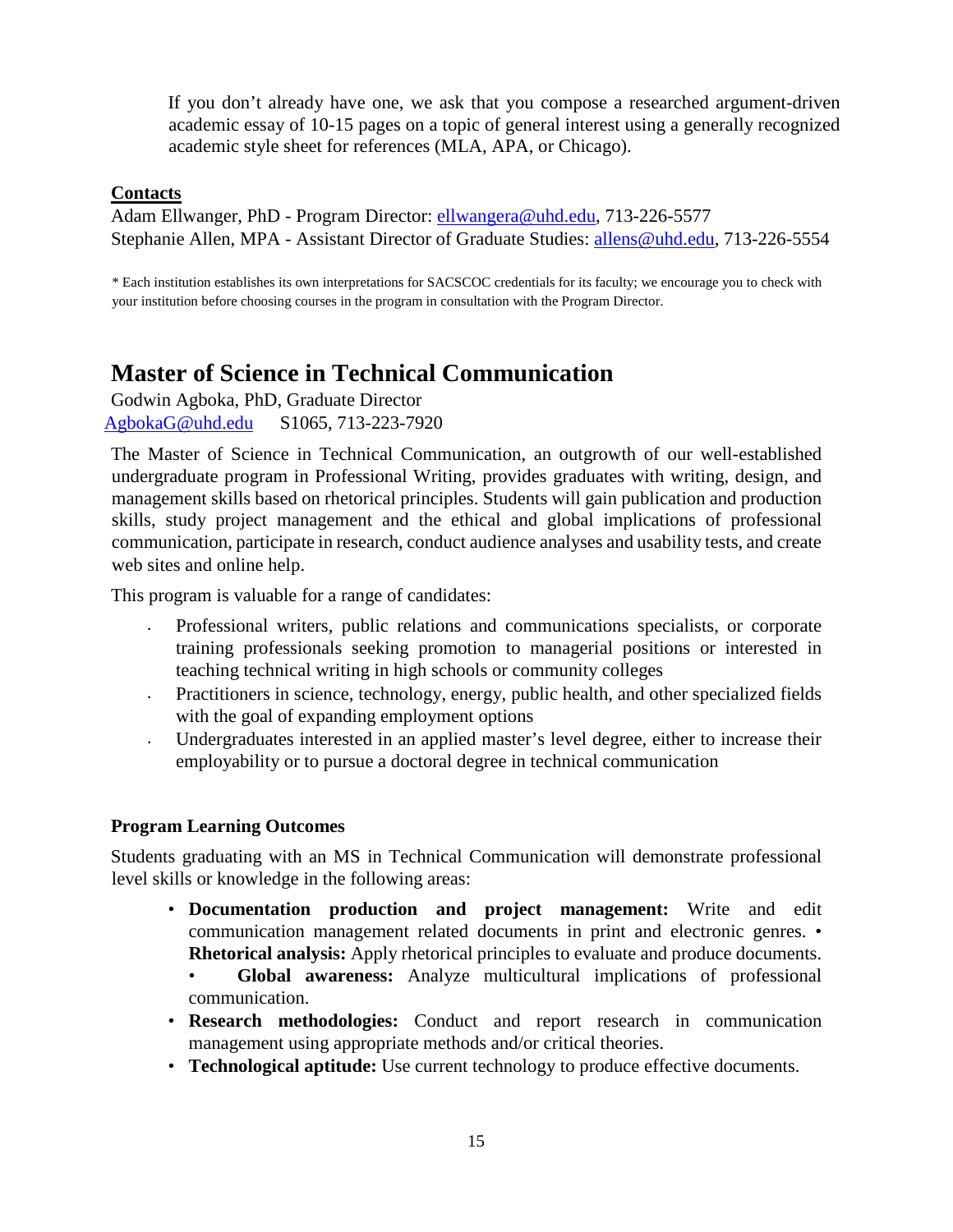#### **Admission Overview**

Admission is competitive and selective. Candidates must demonstrate that they possess the abilities, interests, and qualities necessary to successfully complete the program and the potential to contribute to the fields of professional writing or technical communication.

#### **Admission Checklist**

If seeking admission to the MSTC program, candidates will need to provide the following application materials for review by the Graduate Advisory Committee. All materials should be submitted to the UHD Graduate Admissions Office: www.uhd.edu/admissions/graduate.html

- A completed *Apply Texas* application form.
- 1000-word essay that addresses the following questions in detail. Support your views with reasons and examples drawn from your reading, experience, observations, or academic studies.

o Why do you want to study professional writing and technical communication?

o What topics or issues in the field might you want to study further and why?

o What qualifies you to embark upon this field of study? What experience do you have in this field?

o How do you plan to use your degree

- Official transcripts from all degree-granting institutions.
- Résumé detailing the applicant's work experience and education and demonstrating his/her document design and organizational skills.
- Two letters of recommendation and recommendation forms from individuals acquainted with the applicant's work and academic potential.
- For students with a GPA lower than 3.0, standard GRE scores on the Verbal, Quantitative, and Writing sections.
- Test of English as a Foreign Language (TOEFL) score, if the applicant is a graduate of a university where English is not the primary language of instruction (preferred TOEFL scores are as follows: an internet-based score of 86, a computer-based score of 250, or a paper-based score of 600).

#### **MSTC Admission Process**

The Graduate Advisory Committee will:

- Review complete applications files (see above).
- Evaluate applications using a matrix based on GPA, GRE score, relevant course work or experience, recommendations, and other written materials in the applicant's file.
- Use the results of this evaluation to determine if the candidate is accepted into the program or not.
- Notify the candidates, in writing, of the committee's decision.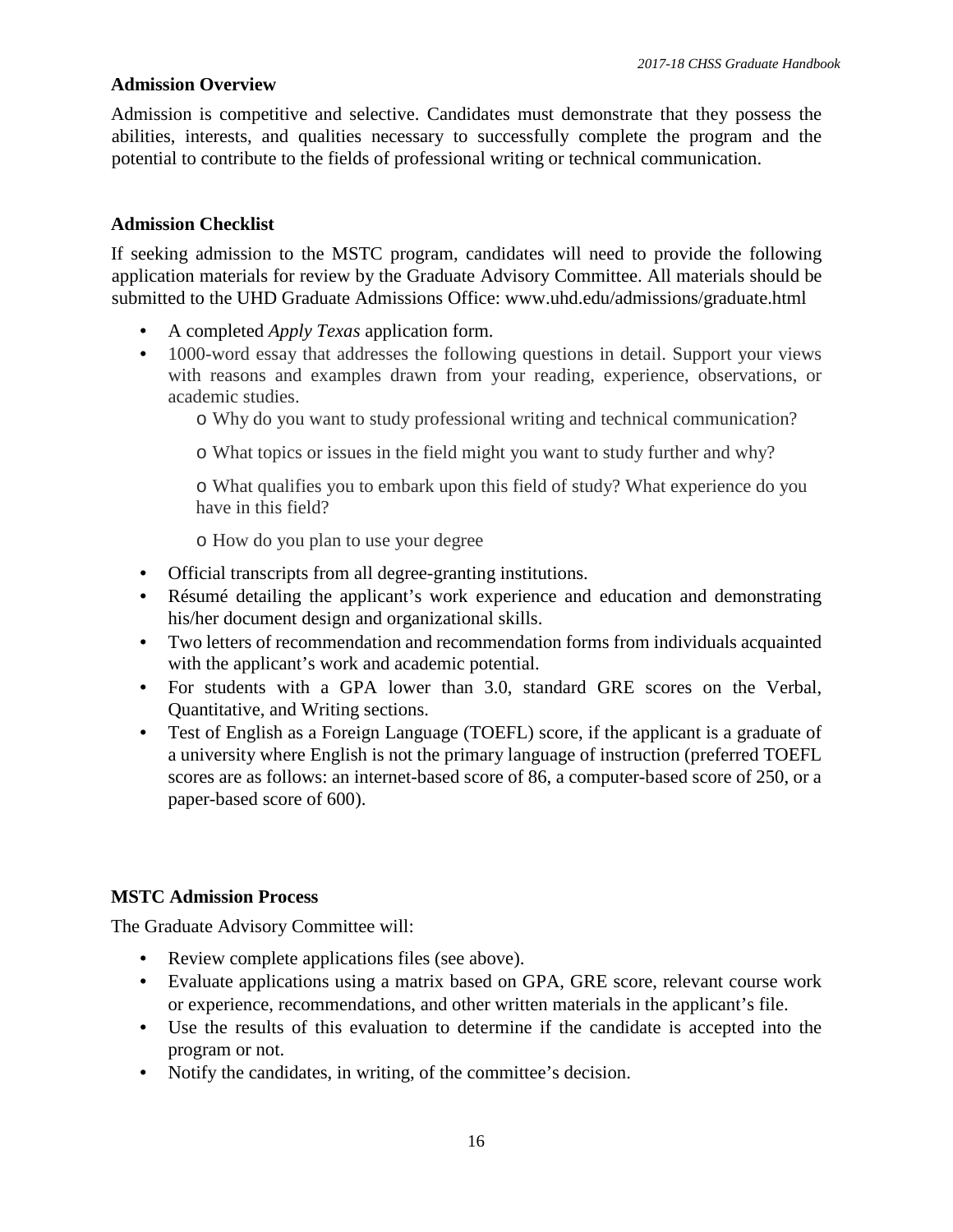# **Application Fee**

- A non-refundable application fee of \$35.00 must be submitted with the application.
- Applicants mailing in the application should include a check or money order.
- Applicants submitting the application in person should pay the fee at the Cashier's Office before going to Admissions.
- The application, documents, and fee will be valid for one year.

#### **Official Transcripts**

Have official transcripts sent to the Office of Admissions from all colleges or universities previously attended. A transcript is official when it is indicated as such by the issuing institution and sent directly from that institution to UHD. Non-U.S. transcripts must be evaluated by an evaluation service recognized by UHD. Please refer to the UHD web site [www.uhd.edu/admissions/naces.htm](http://www.uhd.edu/admissions/naces.htm) [f](http://www.uhd.edu/admissions/naces.htm)or a list of suggested credential evaluation services.

#### **Test Scores**

If a candidate's cumulative undergraduate GPA is below 3.0 or the candidate's baccalaureate degree is from an institution that is not regionally accredited, s/he is required to take the Graduate Record Examination (GRE). Official scores must be sent to the Office of Admissions. Scores are valid only for tests taken within the last five years. To have GRE scores reported to UHD, use **R6922** as the graduate institution code (found in the GRE booklet). You may register for the GRE on-line at [www.gre.org](http://www.google.com/url?q=http%3A%2F%2Fwww.gre.org%2F&sa=D&sntz=1&usg=AFQjCNHtei7ChDAK4Xe4Qt4dnTO2c48OSg)

#### **Letters of Reference and Recommendation Forms**

The required written references must come from two individuals who know the candidate and his/her work well. It is expected that they will comment objectively on the applicant's qualifications. The candidate should supply each evaluator with the recommendation form and a self-addressed envelope. The evaluator is expected to enclose the completed recommendation form and a signed typed letter of support. The envelope should be sealed with the recommender's signature across the seal. The candidate then submits the unopened envelope along with all other application materials to the Office of Admissions. Recommendation forms are available in the Office of Admissions or online at:

[https://www.uhd.edu/academics/humanities/graduate-programs/master-science](https://www.uhd.edu/academics/humanities/graduate-programs/master-science-technical-communication/Documents/GradApp_MSPWTC_RECOMMEND.pdf)[technicalcommunication/Documents/GradApp\\_MSPWTC\\_RECOMMEND.pdf](https://www.uhd.edu/academics/humanities/graduate-programs/master-science-technical-communication/Documents/GradApp_MSPWTC_RECOMMEND.pdf)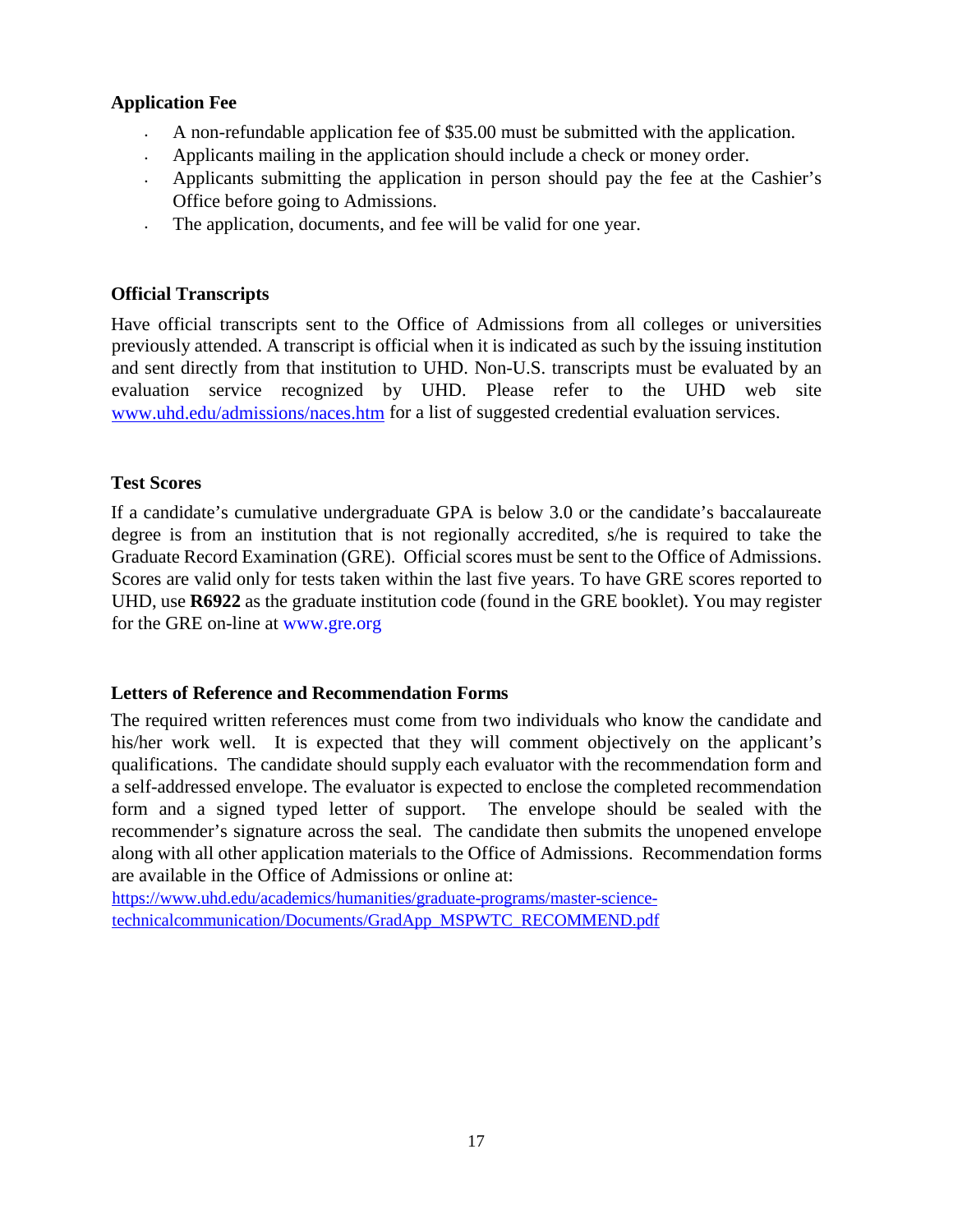# **Graduate Certificate in Plain Language**

Godwin Agboka, PhD, Graduate Director AgbokaG@uhd.edu S1065, 713-223-7920

Plain language is a set of guidelines used to simplify and clarify communications addressed to the general public. The guidelines include the use of simpler vocabulary, shorter sentences, lists, active voice, and shorter paragraphs, to name a few.

The Plain Writing Act of 2010 and the Executive Order 13263 in 2011 mandated clear communication in plain writing from all federal government agencies. However, plain language is an approach that is effectively used in many other areas, fields, and sectors besides federal government including

- Medical and health communication
- Web design and web writing
- Public relations and marketing
- Nonprofits
- Business communication
- Science and engineering
- Law
- State and local government offices, in addition to federal government

# **Course Offerings** (3 hours each):

You will take three (3) graduate courses (9 credit hours):

- 1. ENG 5304 Foundations of Professional & Technical Communication (3 credit hours)
- 2. ENG 6324 Writing in the Professions Using Plain Language (3 credit hours)
- 3. One elective course (3 credit hours) from the list below.

**Note**: If you have extensive (3 years or more) related work experience in technical and professional communication or a graduate degree in technical communication, ENG 5304 can be substituted with another elective from the list below.

# **ADMISSION AND APPLICATION INFORMATION - Master's Degree Holders**

# 1. Complete **[Apply Texas application form](https://www.applytexas.org/adappc/gen/c_start.WBX)**.

- a) Create a new Graduate School Admission application.
- b) Choose "Technical Communication" as your major.
- c) On Page 2, *Educational Background*,
	- under Question 3, *Initial degree and Ultimate degree*, choose "Certificate."
	- under Question 4, choose "Graduate Certificate in Plain Language."
- o d) Pay \$35 application fee
- 2. Send your official transcript confirming your undergraduate (or graduate) degree to **[Graduate](https://www.uhd.edu/admissions/graduate/Pages/graduate-transcripts.aspx)  [Admissions](https://www.uhd.edu/admissions/graduate/Pages/graduate-transcripts.aspx)**. If you are a UHD student, you can submit your transcript electronically through your online account.
- 3. Email the following to the **[MSTC Degree Director](https://www.uhd.edu/academics/humanities/graduate-programs/master-science-technical-communication/Pages/mstc-index.aspx)**:

a) a short statement (200-300 words) explaining why you are interested in the certificate and how you will use your newly acquired knowledge and skills in a given setting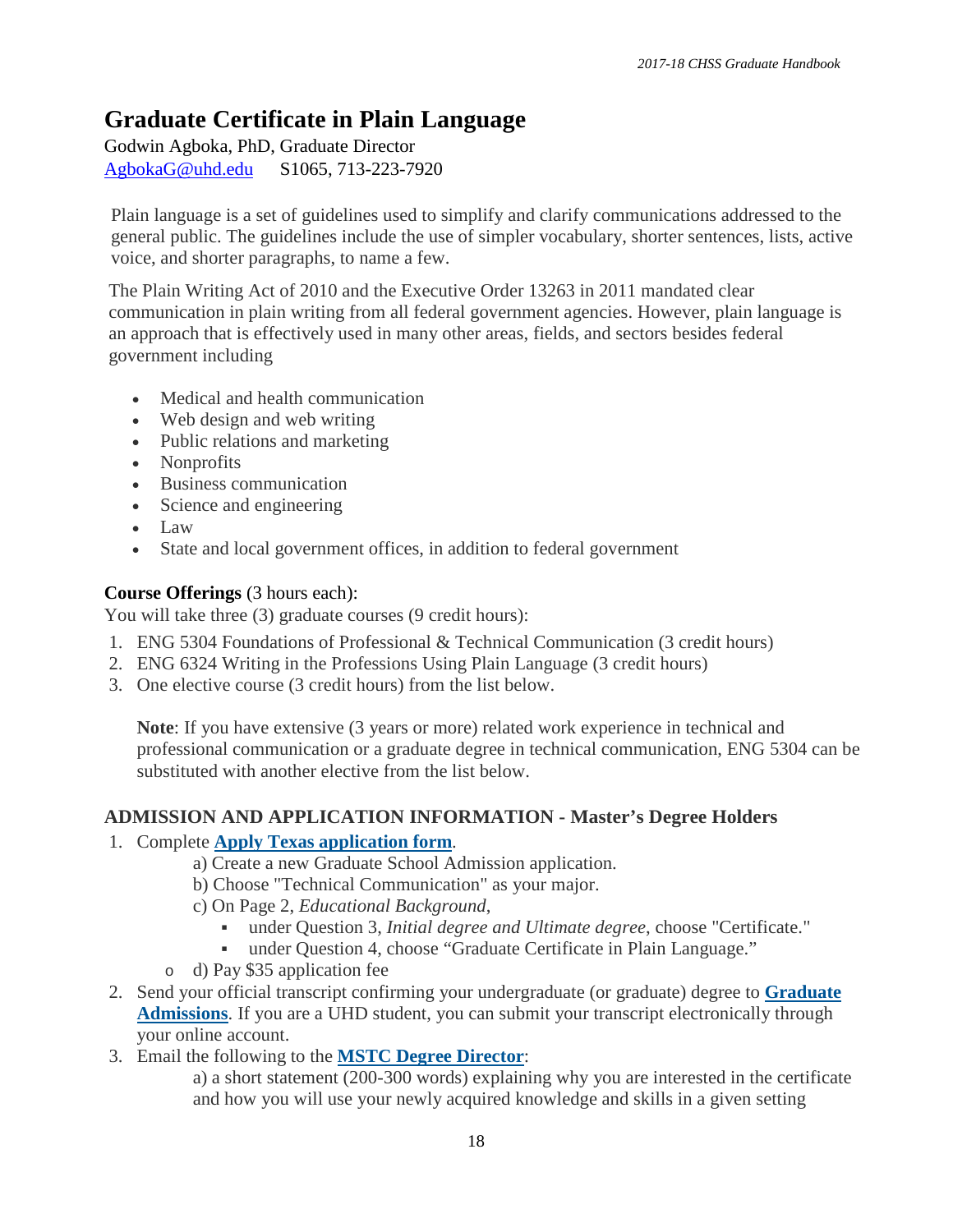b) your résumé detailing your work experience and education

NOTE: In the subject line, please specify "Plain Language Certificate Application."

The MSTC Graduate Advisory Committee will evaluate your application using a matrix based on the materials that are required for admission. The MSTC Degree Director will notify you, in writing, of the committee's decision.

# **Graduate Certificate in History**

Gene Preuss, PhD, Graduate Certificate Director Preussg@uhd.edu 1041 S, 713-226-5577

This online certificate program is designed to provide 18 graduate semester credit hours in history, a necessary credential in Texas for teaching dual credit (high school/college credit) and lower-level college courses in U.S. History. To be enrolled in this program, students must either hold a master's degree or be simultaneously enrolled in the MAT program with "History" selected as his/her "area of specialization."

The program's curriculum requires students to complete a course in historical research methods, which has a U.S. content focus; four graduate courses in U.S. History; and one graduate course in non-U.S. history. The courses are taught by nationally recognized scholars who regularly teach the U.S. history surveys as well as advanced seminars in their respective specialties. This program is tailored for high school history teachers in its coverage of (1) the breadth of U.S. history content; (2) the major debates that engage American historians; and (3) the advanced research skills used by the modern historian.

## **Course Offerings** (3 hours each):

- HIST 5302 The Historian's Craft
- HIST 5304 From Colonization to Revolution, 1607 ca. 1800
- HIST 5310 Nazi Germany
- HIST 5311 Studies in the History of American Education
- HIST 5321 Studies in Mexican-American History
- HIST 5331 History and Nostalgia: Historical Interpretation and the Culture Wars
- HIST 6303 Seminar in Texas History
- HIST 6304 Slavery and Freedom in the United States
- HIST 6320 Slavery in the Americas Proseminar

# **ADMISSION INFORMATION - Master's Degree Holders**

The application process varies depending upon whether the prospective student already holds a master's degree or only a bachelor's degree. The information below pertains to those who currently hold a Master's degree. Please visit our website for further information for *Non-Master's Degree Holders* at: [www.uhd.edu/academics/humanities/graduate](https://www.uhd.edu/academics/humanities/graduate-programs/Pages/Graduate-Certificate-in-History.aspx)[programs/Pages/Graduate-Certificate-in-History.aspx](https://www.uhd.edu/academics/humanities/graduate-programs/Pages/Graduate-Certificate-in-History.aspx)